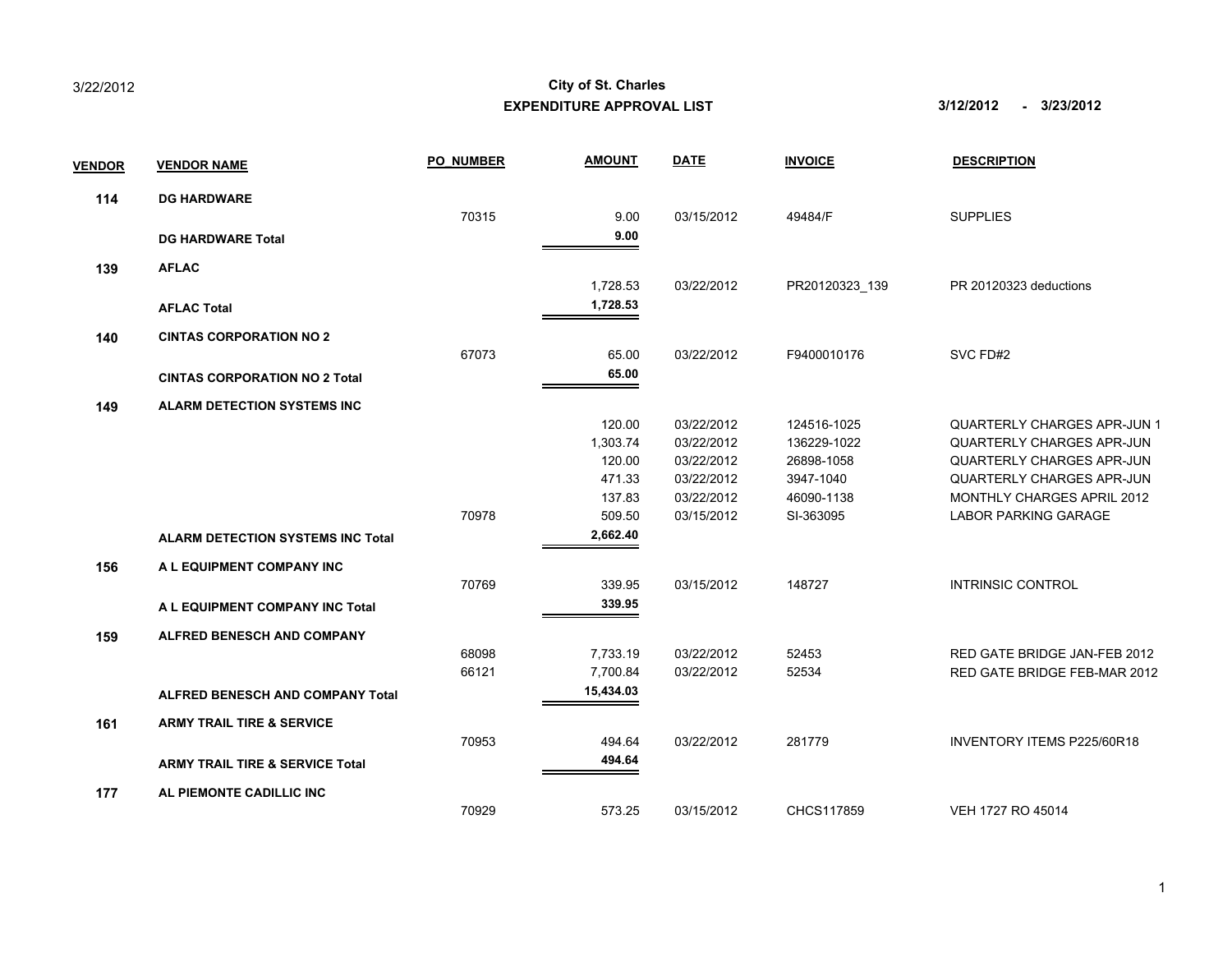| <b>VENDOR</b> | <b>VENDOR NAME</b>                          | <b>PO NUMBER</b> | <b>AMOUNT</b> | <b>DATE</b> | <b>INVOICE</b> | <b>DESCRIPTION</b>                  |
|---------------|---------------------------------------------|------------------|---------------|-------------|----------------|-------------------------------------|
|               | AL PIEMONTE CADILLIC INC Total              |                  | 573.25        |             |                |                                     |
| 187           | <b>GLYNN AMBURGEY</b>                       |                  |               |             |                |                                     |
|               |                                             |                  | 259.74        | 03/15/2012  | 030712         | FEBRUARY MILEAGE REIMBURSEI         |
|               | <b>GLYNN AMBURGEY Total</b>                 |                  | 259.74        |             |                |                                     |
| 191           | <b>AMERICAN MESSAGING</b>                   |                  |               |             |                |                                     |
|               |                                             |                  | 22.22         | 03/22/2012  | U1238102MC     | PAGER SERVICE MAR-APR 2012          |
|               | <b>AMERICAN MESSAGING Total</b>             |                  | 22.22         |             |                |                                     |
| 210           | AMERICAN PUBLIC WORKS ASSOC                 |                  |               |             |                |                                     |
|               |                                             |                  | 690.00        | 03/22/2012  | 031212         | MEMBERSHIP RENEWAL FY12/13          |
|               | <b>AMERICAN PUBLIC WORKS ASSOC Total</b>    |                  | 690.00        |             |                |                                     |
| 221           | <b>ANDERSON PEST CONTROL</b>                |                  |               |             |                |                                     |
|               |                                             | 66940            | 494.00        | 03/22/2012  | 2046732        | SVC MARCH 2012                      |
|               | <b>ANDERSON PEST CONTROL Total</b>          |                  | 494.00        |             |                |                                     |
| 246           | <b>AQUA BACKFLOW INC</b>                    |                  |               |             |                |                                     |
|               |                                             | 67143            | 2,677.00      | 03/22/2012  | 129003-3       | <b>BACKFLOW DEVICE</b>              |
|               | <b>AQUA BACKFLOW INC Total</b>              |                  | 2,677.00      |             |                |                                     |
| 254           | <b>ARISTA INFORMATION SYSTEMS INC</b>       |                  |               |             |                |                                     |
|               |                                             | 67164            | 1,928.18      | 03/22/2012  | 12329          | PRINTING SERVICES                   |
|               |                                             | 67164            | 5,068.63      | 03/22/2012  | 1330201203     | POSTAGE UTILITY BILLS               |
|               | <b>ARISTA INFORMATION SYSTEMS INC Total</b> |                  | 6,996.81      |             |                |                                     |
| 258           | <b>ARM PROFESSIONAL SERVICES</b>            |                  |               |             |                |                                     |
|               |                                             |                  | 294.32        | 03/22/2012  | PR20120323 258 | PR 20120323 deductions              |
|               | <b>ARM PROFESSIONAL SERVICES Total</b>      |                  | 294.32        |             |                |                                     |
| 264           | <b>AMERICAN SOCIETY OF COMPOSERS</b>        |                  |               |             |                |                                     |
|               |                                             | 71087            | 320.00        | 03/22/2012  | 031412         | ANNUAL LICENSING MUSICAL WOI        |
|               | <b>AMERICAN SOCIETY OF COMPOSERS Total</b>  |                  | 320.00        |             |                |                                     |
| 272           | ASK ENTERPRISES & SON INC                   |                  |               |             |                |                                     |
|               |                                             | 68639            | 590.00        | 03/22/2012  | 22177          | <b>INVENTORY ITEMS HPS FIXTURES</b> |
|               |                                             | 70363            | 885.00        | 03/22/2012  | 22178          | <b>INVENTORY ITEMS HPS FIXTURES</b> |
|               |                                             | 70623            | 234.50        | 03/22/2012  | 22179          | <b>INVENTORY ITEMS STEEL ADAPTE</b> |
|               |                                             | 70954            | 530.00        | 03/22/2012  | 22180          | <b>INVENTORY ITEMS STEEL U GUAR</b> |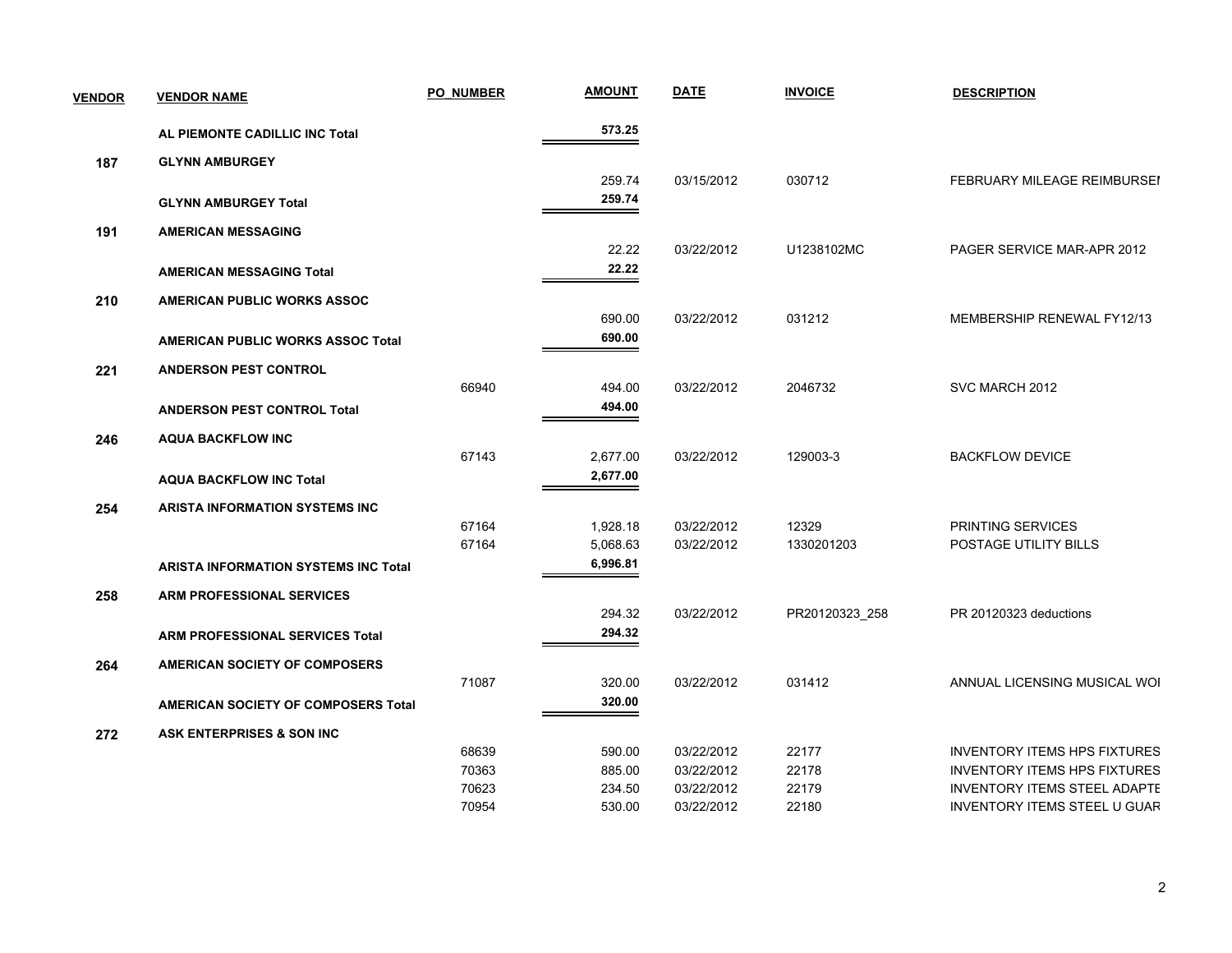| <b>VENDOR</b> | <b>VENDOR NAME</b>                      | <b>PO NUMBER</b> | <b>AMOUNT</b> | <b>DATE</b> | <b>INVOICE</b> | <b>DESCRIPTION</b>             |
|---------------|-----------------------------------------|------------------|---------------|-------------|----------------|--------------------------------|
|               | ASK ENTERPRISES & SON INC Total         |                  | 2,239.50      |             |                |                                |
| 279           | ATLAS CORP & NOTARY SUPPLY CO           |                  |               |             |                |                                |
|               |                                         |                  | 39.00         | 03/15/2012  | 031212EB       | <b>ERIC BAUWENS</b>            |
|               |                                         |                  | 39.00         | 03/15/2012  | 031412CJ       | CAROL JOHNSON RENEWAL          |
|               | ATLAS CORP & NOTARY SUPPLY CO Total     |                  | 78.00         |             |                |                                |
| 284           | <b>ILLINOIS BELL TELEPHONE CO</b>       |                  |               |             |                |                                |
|               |                                         |                  | 75.00         | 03/22/2012  | 030812         | <b>MONTHLY CHARGES</b>         |
|               | <b>ILLINOIS BELL TELEPHONE CO Total</b> |                  | 75.00         |             |                |                                |
| 285           | AT&T                                    |                  |               |             |                |                                |
|               |                                         |                  | 1,301.11      | 03/15/2012  | 1581667103     | MONTHLY BILLING MARCH 2012     |
|               | <b>AT&amp;T Total</b>                   |                  | 1,301.11      |             |                |                                |
| 289           | <b>AURORA AREA SPRINGS</b>              |                  |               |             |                |                                |
|               |                                         | 70865            | 3,243.42      | 03/15/2012  | 048069         | VEH 1715 RO 44979              |
|               | <b>AURORA AREA SPRINGS Total</b>        |                  | 3,243.42      |             |                |                                |
| 298           | <b>AWARDS CONCEPTS</b>                  |                  |               |             |                |                                |
|               |                                         | 67104            | 213.61        | 03/15/2012  | 10237658       | K CHRISTENSEN AWARD GIFT       |
|               | <b>AWARDS CONCEPTS Total</b>            |                  | 213.61        |             |                |                                |
| 304           | <b>BACKGROUNDS ONLINE</b>               |                  |               |             |                |                                |
|               |                                         |                  | 52.00         | 03/22/2012  | 426861         | FEBRUARY BACKROUND CHECKS      |
|               | <b>BACKGROUNDS ONLINE Total</b>         |                  | 52.00         |             |                |                                |
| 305           | <b>BADGER METER INC</b>                 |                  |               |             |                |                                |
|               |                                         | 70777            | 6,045.98      | 03/15/2012  | 94377102       | <b>INVENTORY ITEMS/ METERS</b> |
|               | <b>BADGER METER INC Total</b>           |                  | 6,045.98      |             |                |                                |
| 330           | <b>BEARING HEADQUARTERS CO</b>          |                  |               |             |                |                                |
|               |                                         | 70824            | 46.27         | 03/15/2012  | 4527433        | <b>BROWNING</b>                |
|               | <b>BEARING HEADQUARTERS CO Total</b>    |                  | 46.27         |             |                |                                |
| 334           | <b>TONY BELLAFIORE</b>                  |                  |               |             |                |                                |
|               |                                         |                  | 60.00         | 03/15/2012  | 031412         | <b>CDL RENEWAL</b>             |
|               | <b>TONY BELLAFIORE Total</b>            |                  | 60.00         |             |                |                                |
| 338           | <b>AIRGAS NORTH CENTRAL</b>             |                  |               |             |                |                                |
|               |                                         | 70912            | 74.60         | 03/15/2012  | 105378013      | <b>SUPPLIES</b>                |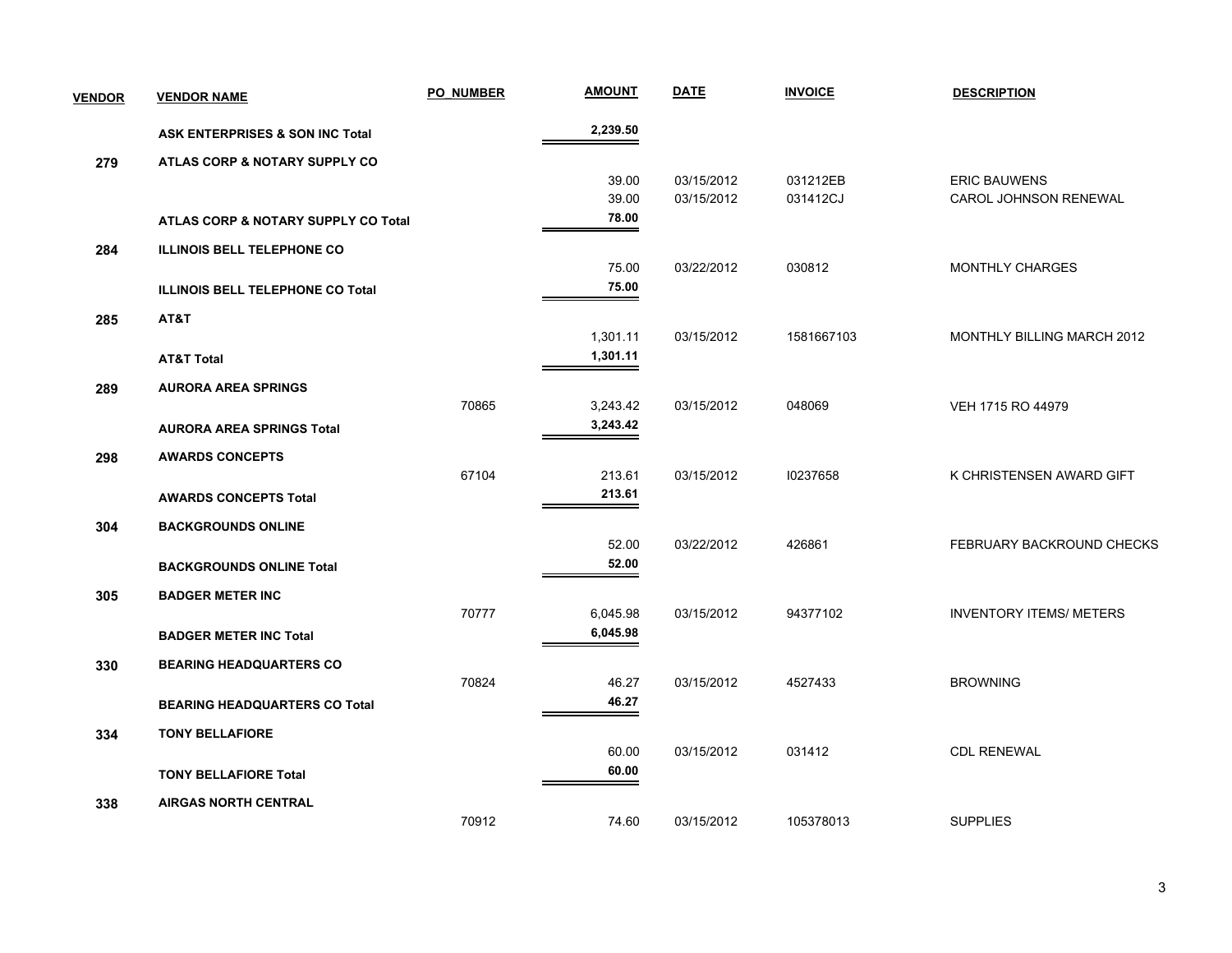| <b>VENDOR</b> | <b>VENDOR NAME</b>                    | PO NUMBER | <b>AMOUNT</b> | <b>DATE</b> | <b>INVOICE</b> | <b>DESCRIPTION</b>           |
|---------------|---------------------------------------|-----------|---------------|-------------|----------------|------------------------------|
|               |                                       |           | 595.12        | 03/22/2012  | 105394254      | MONTHLY RENTAL               |
|               |                                       | 70595     | 28.65         | 03/22/2012  | 105426073      | HEADGEAR/FACESHIELD          |
|               |                                       | 70912     | 18.27         | 03/22/2012  | 105426074      | <b>ADAPTOR</b>               |
|               |                                       | 70912     | 60.61         | 03/22/2012  | 105426075      | MISC PARTS FOR INVENTORY     |
|               |                                       | 70890     | 68.59         | 03/22/2012  | 105426076      | FACESHIELD WINDOW/RATCHET    |
|               | <b>AIRGAS NORTH CENTRAL Total</b>     |           | 845.84        |             |                |                              |
| 343           | <b>BENESYST</b>                       |           |               |             |                |                              |
|               |                                       | 67107     | 638.18        | 03/15/2012  | 0312277        | ADMINISTRATIVE SERVICES 2012 |
|               | <b>BENESYST Total</b>                 |           | 638.18        |             |                |                              |
| 371           | THE BLUE LINE                         |           |               |             |                |                              |
|               |                                       | 70899     | 397.00        | 03/15/2012  | 21780          |                              |
|               | THE BLUE LINE Total                   |           | 397.00        |             |                |                              |
| 393           | <b>BRICOR CONSULTING</b>              |           |               |             |                |                              |
|               |                                       |           | 1,916.67      | 03/15/2012  | 122811         |                              |
|               |                                       |           | 1,916.67      | 03/15/2012  | 122811         |                              |
|               |                                       |           | 1,916.67      | 03/15/2012  | 122811         |                              |
|               |                                       |           | 1,916.67      | 03/15/2012  | 122811         |                              |
|               | <b>BRICOR CONSULTING Total</b>        |           | 7,666.68      |             |                |                              |
| 398           | <b>TOM BRUHL</b>                      |           |               |             |                |                              |
|               |                                       |           | 635.00        | 03/22/2012  | 031512         | 457 ROTH REFUND              |
|               | <b>TOM BRUHL Total</b>                |           | 635.00        |             |                |                              |
| 409           | <b>BULLEY &amp; ANDREWS LLC</b>       |           |               |             |                |                              |
|               |                                       | 70917     | 2,500.00      | 03/22/2012  | 120206         | PROJ#112030                  |
|               | <b>BULLEY &amp; ANDREWS LLC Total</b> |           | 2,500.00      |             |                |                              |
| 413           | <b>MIKE BURNETT</b>                   |           |               |             |                |                              |
|               |                                       |           | 332.78        | 03/22/2012  | 021812         | CLOTHING/BOOT ALLOWANCE      |
|               |                                       |           | 541.87        | 03/15/2012  | 022812         | <b>IAWPCO MEALS/MILEAGE</b>  |
|               | <b>MIKE BURNETT Total</b>             |           | 874.65        |             |                |                              |
| 424           | <b>ATLAN TECH RESELLERS INC</b>       |           |               |             |                |                              |
|               |                                       | 70896     | 299.90        | 03/15/2012  | 117176         | <b>6-LINE PHONES</b>         |
|               |                                       | 70991     | 299.90        | 03/22/2012  | 118340         | 2 6-LINE PHONES              |
|               | ATLAN TECH RESELLERS INC Total        |           | 599.80        |             |                |                              |
|               |                                       |           |               |             |                |                              |

 **430 CAMPTON CONSTRUCTION INC**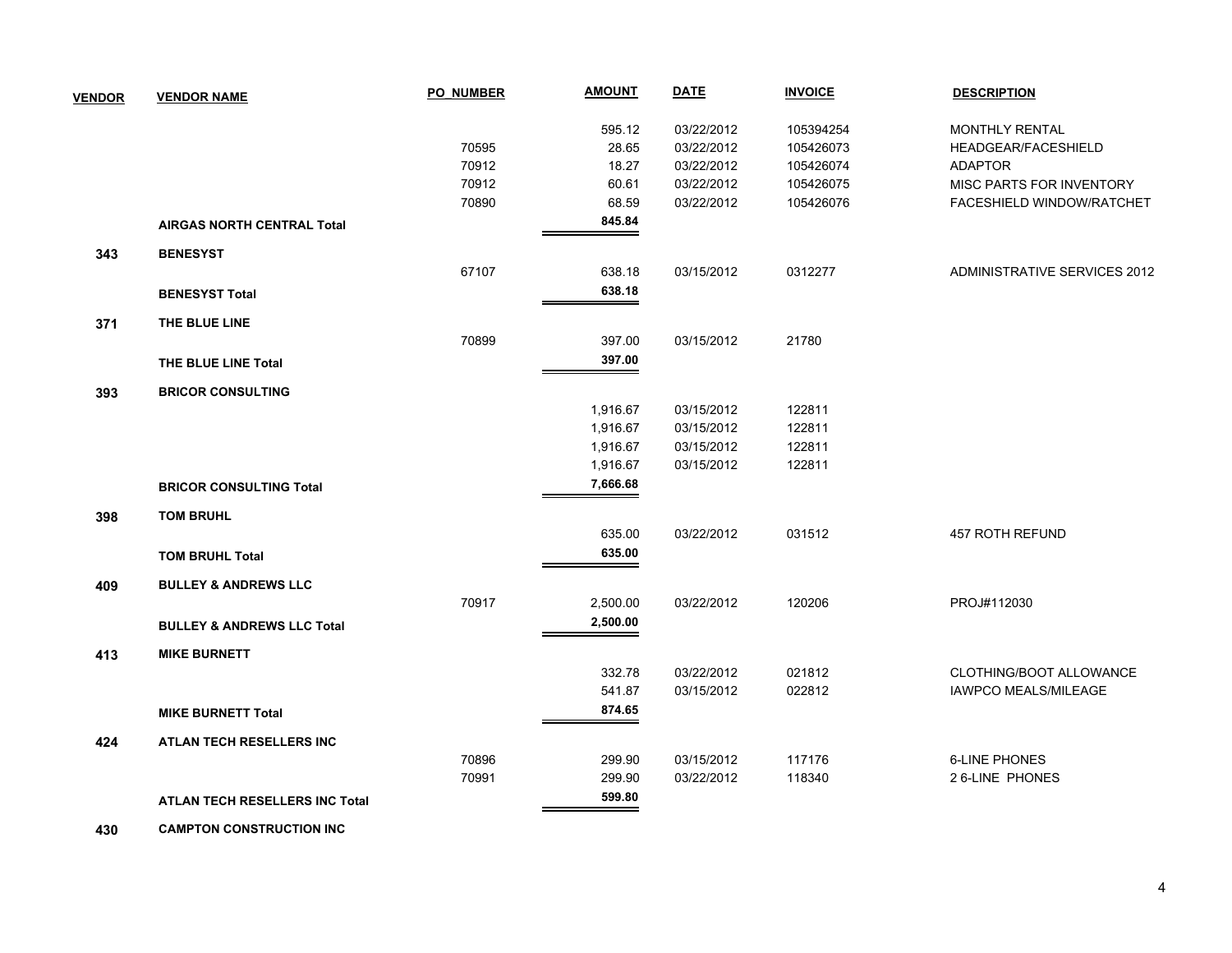| <b>VENDOR</b> | <b>VENDOR NAME</b>                         | <b>PO NUMBER</b> | <b>AMOUNT</b> | <b>DATE</b> | <b>INVOICE</b> | <b>DESCRIPTION</b>                 |
|---------------|--------------------------------------------|------------------|---------------|-------------|----------------|------------------------------------|
|               |                                            | 67037            | 828.00        | 03/15/2012  | 1232           | <b>HAULING</b>                     |
|               |                                            | 67036            | 1,414.50      | 03/22/2012  | 1234A          | TRUCKING SEMI 2/29                 |
|               | <b>CAMPTON CONSTRUCTION INC Total</b>      |                  | 2,242.50      |             |                |                                    |
| 431           | <b>CAPITAL INFRASTUCTURE GRP LLC</b>       |                  |               |             |                |                                    |
|               |                                            |                  | 3,000.00      | 03/22/2012  | 347            | SVC MARCH 2012                     |
|               | <b>CAPITAL INFRASTUCTURE GRP LLC Total</b> |                  | 3,000.00      |             |                |                                    |
| 446           | <b>CARGILL INC SALT DIVISION</b>           |                  |               |             |                |                                    |
|               |                                            | 3                | 16,558.85     | 03/22/2012  | 2900449199     | DEICER SALT DELIVERY               |
|               | <b>CARGILL INC SALT DIVISION Total</b>     |                  | 16,558.85     |             |                |                                    |
| 457           | <b>JERROLD C CASS JR</b>                   |                  |               |             |                |                                    |
|               |                                            |                  | 135.00        | 03/22/2012  | 031812         | <b>BOOT REIMBURSEMENT</b>          |
|               | <b>JERROLD C CASS JR Total</b>             |                  | 135.00        |             |                |                                    |
| 466           | <b>CCMSI</b>                               |                  |               |             |                |                                    |
|               |                                            | 67108            | 4,600.00      | 03/15/2012  | 0065555-IN     | RISK MANAGEMENT AUDIT              |
|               |                                            | 67108            | 2,314.59      | 03/22/2012  | 0065661-IN     | <b>CONTRACT 4TH QTR</b>            |
|               |                                            |                  | 4,629.16      | 03/22/2012  | 0065661-IN-A   | CLAIMS ADMIN FEE FY 2013           |
|               | <b>CCMSI Total</b>                         |                  | 11,543.75     |             |                |                                    |
| 467           | <b>CDBH/PAHCS II</b>                       |                  |               |             |                |                                    |
|               |                                            |                  | 825.00        | 03/15/2012  | 125694         | <b>ONSITE FUNCTIONAL ASSESSMEN</b> |
|               | <b>CDBH/PAHCS II Total</b>                 |                  | 825.00        |             |                |                                    |
| 480           | <b>CERTIFIED AUTO REPAIR INC</b>           |                  |               |             |                |                                    |
|               |                                            | 67114            | 140.00        | 03/15/2012  | 107584         | <b>TOWING SERVICES</b>             |
|               | <b>CERTIFIED AUTO REPAIR INC Total</b>     |                  | 140.00        |             |                |                                    |
| 508           | <b>WEST PAYMENT CENTER</b>                 |                  |               |             |                |                                    |
|               |                                            | 67138            | 336.00        | 03/22/2012  | 824557676      | <b>WEST INFORMATION CHARGES</b>    |
|               | <b>WEST PAYMENT CENTER Total</b>           |                  | 336.00        |             |                |                                    |
| 517           | <b>CINTAS CORPORATION</b>                  |                  |               |             |                |                                    |
|               |                                            | 66979            | 35.01         | 03/15/2012  | 344369954      | <b>SVC UNIFORMS</b>                |
|               |                                            | 66979            | 35.01         | 03/22/2012  | 344373626      | UNIFORM CLEANING                   |
|               | <b>CINTAS CORPORATION Total</b>            |                  | 70.02         |             |                |                                    |
| 530           | <b>CLEAN SWEEP ENVIRONMENTAL INC</b>       |                  |               |             |                |                                    |
|               |                                            | 70158            | 3,122.50      | 03/15/2012  | 10447          | <b>SNOW PLOWING</b>                |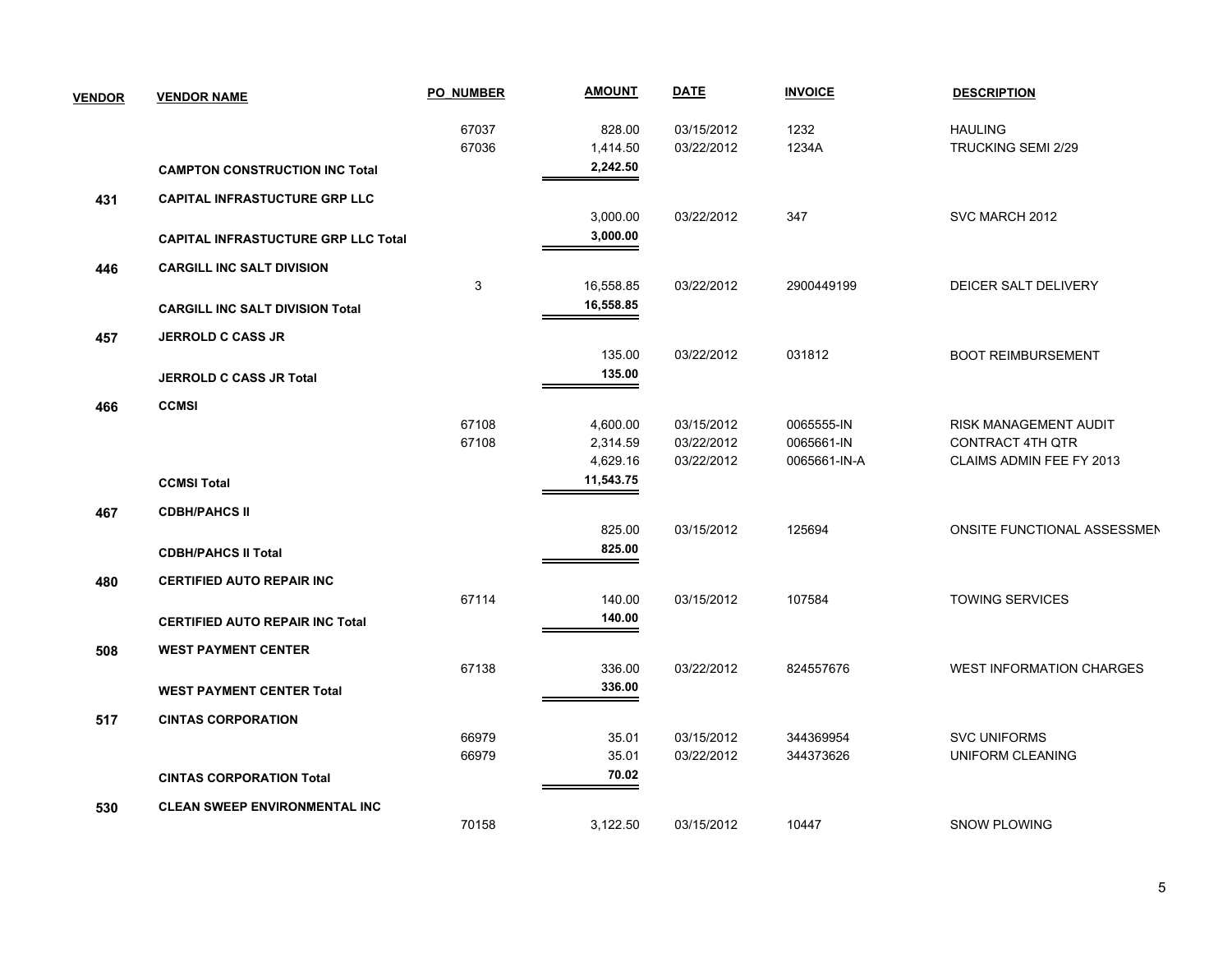| <b>VENDOR</b> | <b>VENDOR NAME</b>                         | <b>PO NUMBER</b> | <b>AMOUNT</b> | <b>DATE</b> | <b>INVOICE</b> | <b>DESCRIPTION</b>        |
|---------------|--------------------------------------------|------------------|---------------|-------------|----------------|---------------------------|
|               |                                            | 70158            | 1,900.00      | 03/15/2012  | 10478          | SNOW PLOWING              |
|               | <b>CLEAN SWEEP ENVIRONMENTAL INC Total</b> |                  | 5,022.50      |             |                |                           |
| 543           | <b>COLUMBIA PIPE &amp; SUPPLY CO</b>       |                  |               |             |                |                           |
|               |                                            |                  | $-74.15$      | 03/15/2012  | 559502         | REFERS TO PO70293         |
|               |                                            | 70909            | 240.52        | 03/15/2012  | 561084         | <b>MISC PVC PARTS</b>     |
|               |                                            | 70809            | 47.72         | 03/15/2012  | 561214         | <b>MISC PVC PARTS</b>     |
|               | <b>COLUMBIA PIPE &amp; SUPPLY CO Total</b> |                  | 214.09        |             |                |                           |
| 559           | <b>COMPASS LAND SURVEYING LTD</b>          |                  |               |             |                |                           |
|               |                                            | 70736            | 800.00        | 03/22/2012  | 26996          | STAKING OF EASEMENTS      |
|               | <b>COMPASS LAND SURVEYING LTD Total</b>    |                  | 800.00        |             |                |                           |
| 561           | <b>COMBINED CHARITIES CAMPAIGN</b>         |                  |               |             |                |                           |
|               |                                            |                  | 269.84        | 03/22/2012  | PR20120323_561 | PR 20120323 deductions    |
|               | <b>COMBINED CHARITIES CAMPAIGN Total</b>   |                  | 269.84        |             |                |                           |
| 562           | <b>COMPLETE VENDING SERVICE INC</b>        |                  |               |             |                |                           |
|               |                                            | 66946            | 50.71         | 03/15/2012  | 13530          | <b>CREAMERS STIR STIX</b> |
|               |                                            | 66950            | 5.82          | 03/22/2012  | 13531          | <b>TEAS</b>               |
|               |                                            | 66942            | 5.86          | 03/22/2012  | 13534          | COFFEE POT                |
|               | <b>COMPLETE VENDING SERVICE INC Total</b>  |                  | 62.39         |             |                |                           |
| 575           | <b>COMPUTER SPORTS GROUP</b>               |                  |               |             |                |                           |
|               |                                            | 70326            | 224.95        | 03/15/2012  | STC8743        | Audio Technia Microphone  |
|               |                                            | 70326            | 260.90        | 03/15/2012  | <b>STC8796</b> | Atlonia Auto Switch Box   |
|               | <b>COMPUTER SPORTS GROUP Total</b>         |                  | 485.85        |             |                |                           |
| 608           | <b>SCOTT CORYELL</b>                       |                  |               |             |                |                           |
|               |                                            |                  | 91.50         | 03/15/2012  | 032612         | LUNCH EXPENSE CLASS       |
|               | <b>SCOTT CORYELL Total</b>                 |                  | 91.50         |             |                |                           |
| 620           | <b>CRAINS CHICAGO BUSINESS</b>             |                  |               |             |                |                           |
|               |                                            | 71091            | 97.95         | 03/22/2012  | 031512BT       | ANNUAL RENEWAL            |
|               | <b>CRAINS CHICAGO BUSINESS Total</b>       |                  | 97.95         |             |                |                           |
| 630           | <b>CROSSBOW INDUSTRIAL WATER</b>           |                  |               |             |                |                           |
|               |                                            | 70925            | 384.11        | 03/15/2012  | 2074501        | <b>MISC FILTERS</b>       |
|               | <b>CROSSBOW INDUSTRIAL WATER Total</b>     |                  | 384.11        |             |                |                           |
|               |                                            |                  |               |             |                |                           |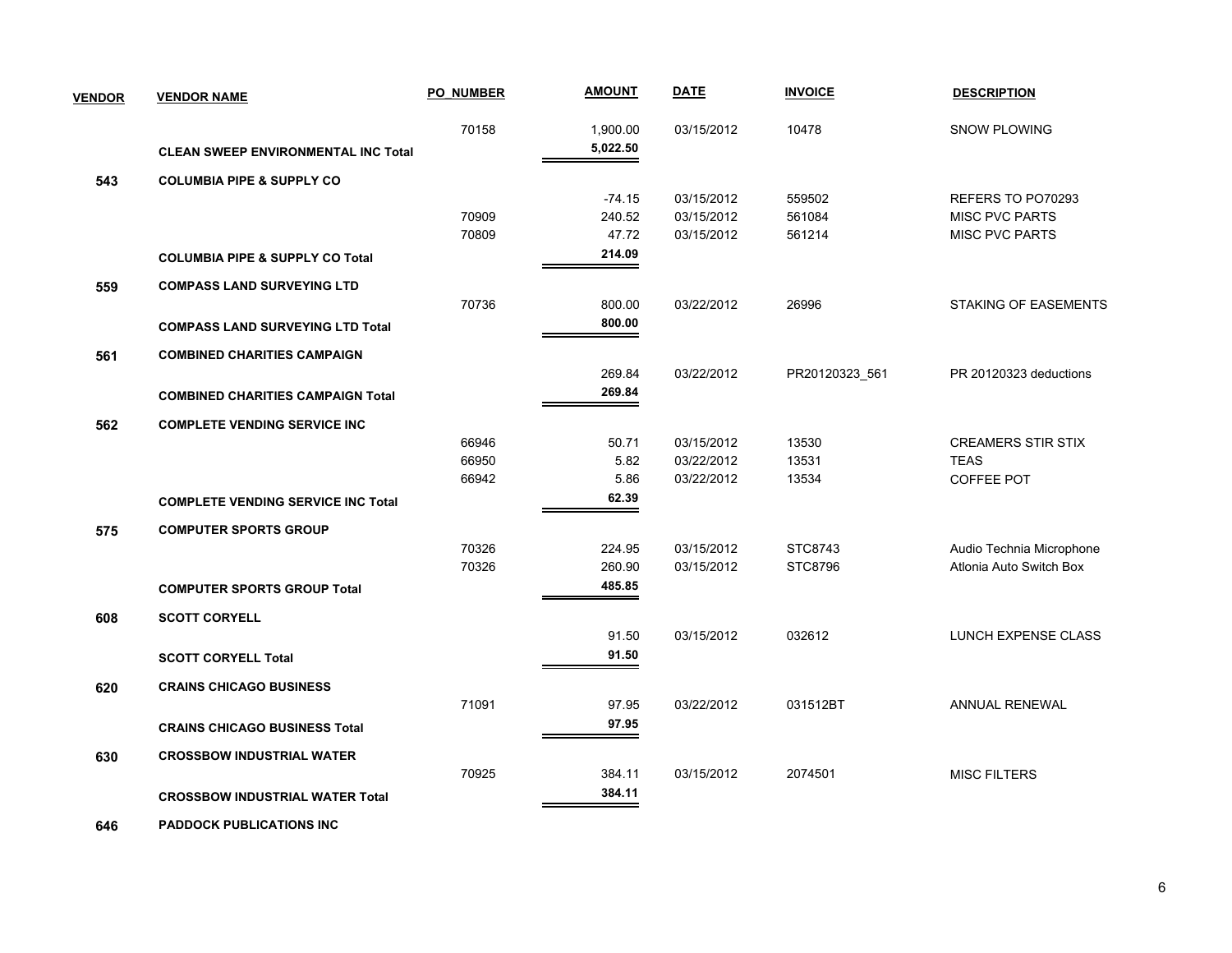| <b>VENDOR</b> | <b>VENDOR NAME</b>                         | <b>PO NUMBER</b> | <b>AMOUNT</b> | <b>DATE</b> | <b>INVOICE</b> | <b>DESCRIPTION</b>               |
|---------------|--------------------------------------------|------------------|---------------|-------------|----------------|----------------------------------|
|               |                                            | 67709            | 1,250.00      | 03/15/2012  | 022912         | LEDGER BUSINESS INSERT           |
|               |                                            | 70573            | 562.80        | 03/15/2012  | 022912A        |                                  |
|               | <b>PADDOCK PUBLICATIONS INC Total</b>      |                  | 1,812.80      |             |                |                                  |
| 683           | DE MAR TREE & LANDSCAPE SVC                |                  |               |             |                |                                  |
|               |                                            | 66954            | 6,384.00      | 03/22/2012  | 1051           | LINE CLEARING TREES              |
|               |                                            | 66954            | 2,128.00      | 03/22/2012  | 1054           | <b>ELECTRIC LINE CLEARING</b>    |
|               | DE MAR TREE & LANDSCAPE SVC Total          |                  | 8,512.00      |             |                |                                  |
| 691           | <b>DEVELOPMENTAL SERVICES CENTER</b>       |                  |               |             |                |                                  |
|               |                                            | 70904            | 624.00        | 03/15/2012  | 102613         | <b>CENTER MASS INSERTS</b>       |
|               | DEVELOPMENTAL SERVICES CENTER Total        |                  | 624.00        |             |                |                                  |
| 706           | DIRECT RESPONSE WEB SOLUTIONS              |                  |               |             |                |                                  |
|               |                                            | 66434            | 175.00        | 03/15/2012  | 2872           | <b>WEBSITE INITIATIVES</b>       |
|               |                                            | 70864            | 3,675.00      | 03/15/2012  | 2894           | <b>WEB DEVELOPMENT</b>           |
|               | <b>DIRECT RESPONSE WEB SOLUTIONS Total</b> |                  | 3,850.00      |             |                |                                  |
| 725           | <b>DON MCCUE CHEVROLET</b>                 |                  |               |             |                |                                  |
|               |                                            | 68503            | 584.94        | 03/15/2012  | 340725         | VEH 1919 RO 44993                |
|               | <b>DON MCCUE CHEVROLET Total</b>           |                  | 584.94        |             |                |                                  |
| 729           | <b>THYSSEN KRUPP ELEVATOR CORP</b>         |                  |               |             |                |                                  |
|               |                                            | 70974            | 640.00        | 03/22/2012  | 3000128352     | <b>CENTURY STATIONS ELEVATOR</b> |
|               | <b>THYSSEN KRUPP ELEVATOR CORP Total</b>   |                  | 640.00        |             |                |                                  |
| 747           | <b>DUECO INC</b>                           |                  |               |             |                |                                  |
|               |                                            | 70240            | 696.72        | 03/15/2012  | 269614         | ROLLER 4-WAY ASSEMBLY            |
|               |                                            | 71082            | 54.48         | 03/22/2012  | 270588         | STRAP W/RATCHET ASSEMBLY         |
|               | <b>DUECO INC Total</b>                     |                  | 751.20        |             |                |                                  |
| 750           | <b>DUKANE CONTRACT SERVICES</b>            |                  |               |             |                |                                  |
|               |                                            | 66958            | 2,582.00      | 03/22/2012  | 119701         | SVC MARCH 2012                   |
|               |                                            | 66957            | 4,960.00      | 03/22/2012  | 119702         | SVC MARCH 2012                   |
|               |                                            | 66956            | 5,350.00      | 03/22/2012  | 119703         | SVC MARCH 2012                   |
|               |                                            | 66955            | 8,289.00      | 03/22/2012  | 119704         | SVC MARCH 2012                   |
|               |                                            | 66987            | 863.00        | 03/15/2012  | 119736         | <b>SVC FEB 2012</b>              |
|               |                                            | 66988            | 258.00        | 03/15/2012  | 119739         | <b>SVC FEB 2012</b>              |
|               | <b>DUKANE CONTRACT SERVICES Total</b>      |                  | 22,302.00     |             |                |                                  |

 **758 DUPAGE CTY FIRE CHIEFS ASSOC**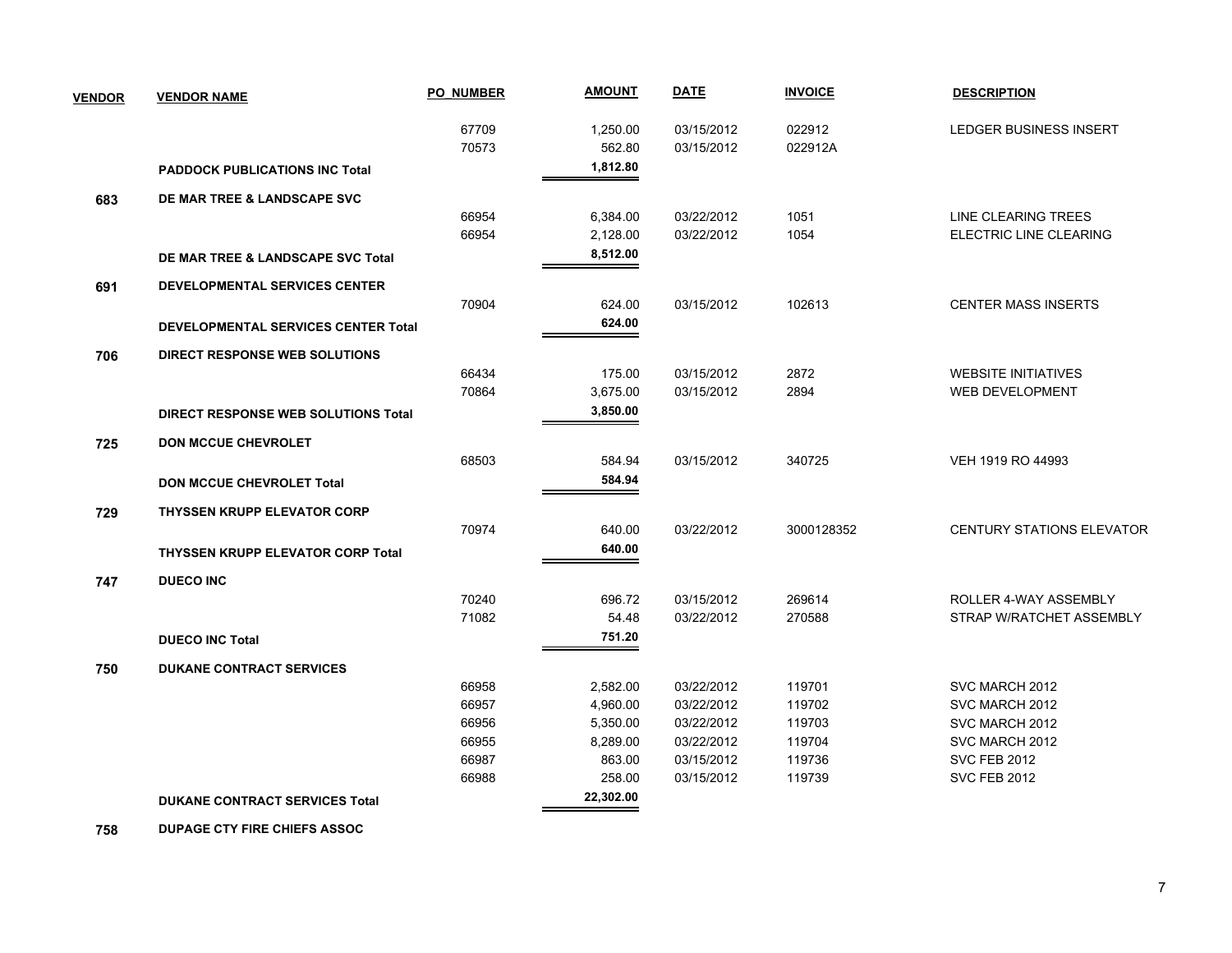| <b>VENDOR</b> | <b>VENDOR NAME</b>                          | <b>PO NUMBER</b> | <b>AMOUNT</b> | <b>DATE</b> | <b>INVOICE</b> | <b>DESCRIPTION</b>                |
|---------------|---------------------------------------------|------------------|---------------|-------------|----------------|-----------------------------------|
|               |                                             |                  | 35.00         | 03/22/2012  | 031312JS       | MEMBERSHIP JSCHELSTREET           |
|               | <b>DUPAGE CTY FIRE CHIEFS ASSOC Total</b>   |                  | 35.00         |             |                |                                   |
| 767           | <b>EAGLE ENGRAVING INC</b>                  |                  |               |             |                |                                   |
|               |                                             | 67119            | 249.00        | 03/22/2012  | 2012-552       | 3 PLAQUES                         |
|               | <b>EAGLE ENGRAVING INC Total</b>            |                  | 249.00        |             |                |                                   |
| 776           | <b>HD SUPPLY WATERWORKS</b>                 |                  |               |             |                |                                   |
|               |                                             |                  | $-315.00$     | 03/22/2012  | 4356536        | <b>RETURN REPAIR CLAMPS</b>       |
|               |                                             | 70780            | 30.53         | 03/15/2012  | 4419225        | <b>INVENTORY ITEMS</b>            |
|               |                                             | 70781            | 1,788.00      | 03/22/2012  | 4419240        | <b>FORD RETRO RETROSETTER</b>     |
|               | <b>HD SUPPLY WATERWORKS Total</b>           |                  | 1,503.53      |             |                |                                   |
| 789           | <b>HUGHES UTILITIES LTD</b>                 |                  |               |             |                |                                   |
|               |                                             | 70697            | 263.52        | 03/15/2012  | 1933544-00     | <b>INVENTORY SUPPLIES</b>         |
|               |                                             | 70782            | 3,569.44      | 03/15/2012  | 1938816-01     | <b>INVENTORY ITEMS</b>            |
|               |                                             | 70846            | 790.56        | 03/15/2012  | 1944183-00     | CONNECTOR TERM STUD FL            |
|               | <b>HUGHES UTILITIES LTD Total</b>           |                  | 4,623.52      |             |                |                                   |
| 791           | <b>ELGIN COMMUNITY COLLEGE</b>              |                  |               |             |                |                                   |
|               |                                             | 70557            | 11,648.00     | 03/15/2012  | 12-1-012       | MICROSOFT OFFICE 2010 TRAININ     |
|               | <b>ELGIN COMMUNITY COLLEGE Total</b>        |                  | 11,648.00     |             |                |                                   |
| 815           | <b>ENGINEERING ENTERPRISES INC.</b>         |                  |               |             |                |                                   |
|               |                                             | 64140            | 2,000.00      | 03/15/2012  | 50546          | PROJECT SR0901 WELLS 3&4 WTF      |
|               | <b>ENGINEERING ENTERPRISES INC Total</b>    |                  | 2,000.00      |             |                |                                   |
| 822           | <b>ENVIRONMENTAL SAFETY GROUP INC</b>       |                  |               |             |                |                                   |
|               |                                             | 70612            | 509.96        | 03/22/2012  | 21282          | <b>BATTERIES</b>                  |
|               | <b>ENVIRONMENTAL SAFETY GROUP INC Total</b> |                  | 509.96        |             |                |                                   |
| 826           | <b>BORDER STATES</b>                        |                  |               |             |                |                                   |
|               |                                             | 70699            | 394.92        | 03/22/2012  | 903737378      | <b>EQUIPMENT BRACKET</b>          |
|               |                                             | 71107            | 1,567.41      | 03/22/2012  | 903743113      | <b>INVENTORY ITEMS</b>            |
|               |                                             | 71107            | 598.34        | 03/22/2012  | 903748957      | <b>INVENTORY ITEMS CLAMP/LINK</b> |
|               | <b>BORDER STATES Total</b>                  |                  | 2,560.67      |             |                |                                   |
| 858           | <b>FEDERAL EXPRESS CORP</b>                 |                  |               |             |                |                                   |
|               |                                             |                  | 102.84        | 03/15/2012  | 7-814-37203    | <b>SHIPPING CHARGES</b>           |
|               |                                             |                  | 24.70         | 03/22/2012  | 7-821-96560    | <b>SHIPPING</b>                   |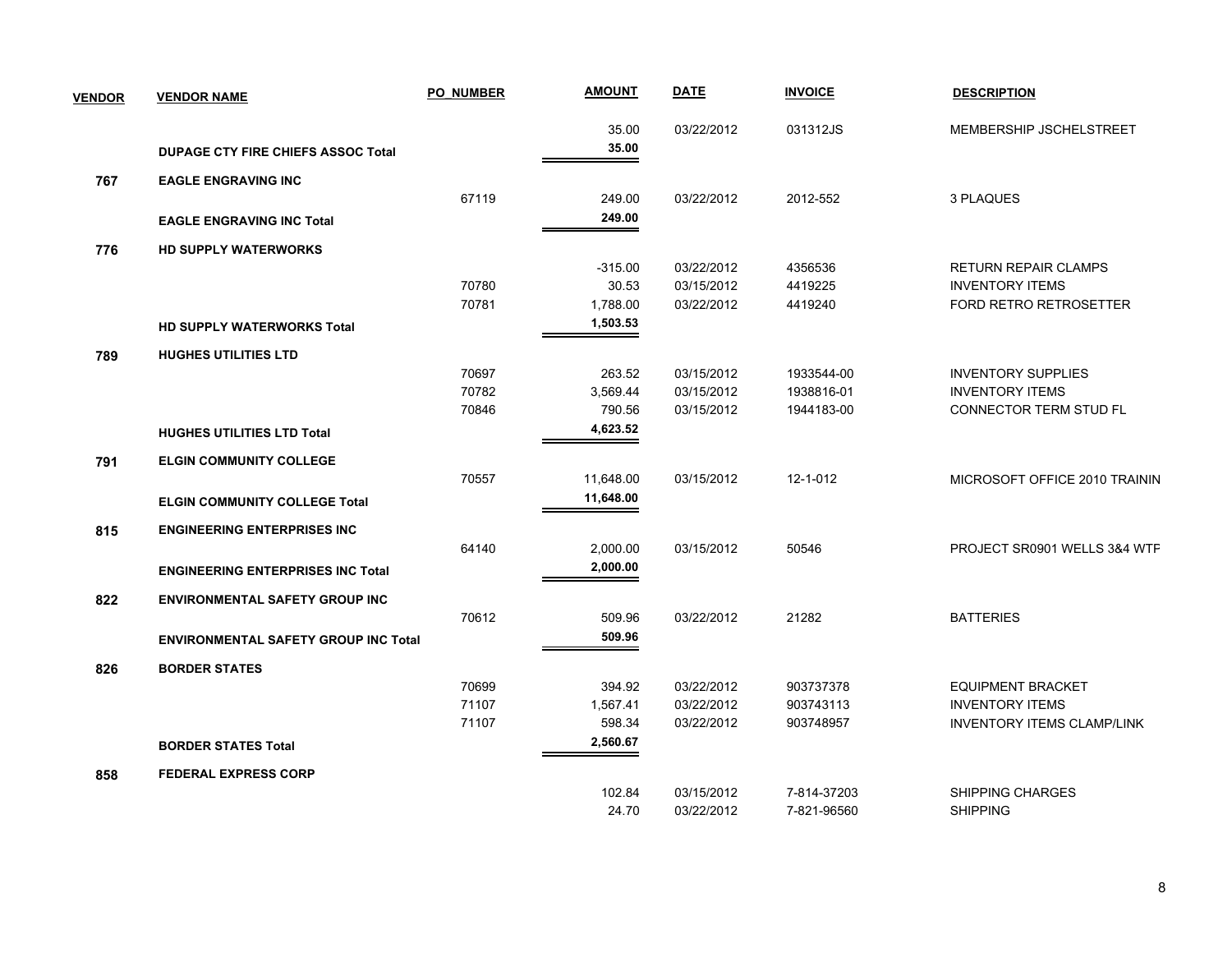| <b>VENDOR</b> | <b>VENDOR NAME</b>                             | <b>PO NUMBER</b> | <b>AMOUNT</b> | <b>DATE</b> | <b>INVOICE</b> | <b>DESCRIPTION</b>            |
|---------------|------------------------------------------------|------------------|---------------|-------------|----------------|-------------------------------|
|               | <b>FEDERAL EXPRESS CORP Total</b>              |                  | 127.54        |             |                |                               |
| 859           | <b>FEECE OIL CO</b>                            |                  |               |             |                |                               |
|               |                                                | 70859            | 4,489.34      | 03/15/2012  | 1198810        | <b>INVENTORY ITEMS</b>        |
|               | <b>FEECE OIL CO Total</b>                      |                  | 4,489.34      |             |                |                               |
|               |                                                |                  |               |             |                |                               |
| 870           | <b>FIRE PENSION FUND</b>                       |                  | 14,784.85     | 03/22/2012  | PR20120323_870 | PR 20120323 deductions        |
|               | <b>FIRE PENSION FUND Total</b>                 |                  | 14,784.85     |             |                |                               |
|               |                                                |                  |               |             |                |                               |
| 876           | FIRST ENVIRONMENTAL LAB INC                    |                  |               |             |                |                               |
|               |                                                | $\overline{1}$   | 391.50        | 03/22/2012  | 96774          | INDUSTRIAL PRETREATMENT       |
|               | FIRST ENVIRONMENTAL LAB INC Total              |                  | 391.50        |             |                |                               |
| 897           | <b>FOOTE MEYERS MIELKE &amp; FLOWERS</b>       |                  |               |             |                |                               |
|               |                                                | 67120            | 500.00        | 03/22/2012  | 10471-071      | TINA M HERD COURT SERVICES    |
|               |                                                | 67120            | 650.00        | 03/22/2012  | 10471-137      | JOANNE G YOUNG COURT SRV      |
|               |                                                | 67120            | 3,200.00      | 03/15/2012  | 6079-001-127   | FEBRUARY PROSECUTIONS         |
|               | <b>FOOTE MEYERS MIELKE &amp; FLOWERS Total</b> |                  | 4,350.00      |             |                |                               |
| 916           | FOX VALLEY FIRE & SAFETY INC                   |                  |               |             |                |                               |
|               |                                                | 67099            | 50.00         | 03/15/2012  | 680598         | MONTHLY 3/1/12 - 3/31/12      |
|               |                                                | 67099            | 50.00         | 03/15/2012  | 680599         | MONTHLY 3/1/12 - 3/31/12      |
|               |                                                | 71063            | 114.00        | 03/15/2012  | 681540         | MAR-MAY INSPECTION            |
|               | FOX VALLEY FIRE & SAFETY INC Total             |                  | 214.00        |             |                |                               |
| 924           | <b>LAFARGE AGGREGATES IL INC</b>               |                  |               |             |                |                               |
|               |                                                | 66961            | 452.79        | 03/15/2012  | 23113405       | <b>CRUSHED STONE</b>          |
|               |                                                | 66961            | 1,219.49      | 03/22/2012  | 23141804       | CRUSHED STONE DELIVERY        |
|               |                                                | 66961            | 540.14        | 03/22/2012  | 23141805       | <b>MISC ROCK DELIVERY</b>     |
|               |                                                | 66961            | 243.52        | 03/22/2012  | 23153036       | <b>CRUSHED STONE DELIVERY</b> |
|               | <b>LAFARGE AGGREGATES IL INC Total</b>         |                  | 2,455.94      |             |                |                               |
| 932           | <b>CIT</b>                                     |                  |               |             |                |                               |
|               |                                                | 68502            | 12.52         | 03/15/2012  | 16037848       | VEH 1794 RO 44976             |
|               | <b>CIT Total</b>                               |                  | 12.52         |             |                |                               |
|               |                                                |                  |               |             |                |                               |
| 935           | <b>DOWNTOWN ST CHARLES</b>                     |                  | 20,000.00     | 03/15/2012  | 122811         |                               |
|               |                                                |                  | 20,000.00     | 03/15/2012  | 122811         |                               |
|               |                                                |                  | 20,000.00     | 03/15/2012  | 122811         |                               |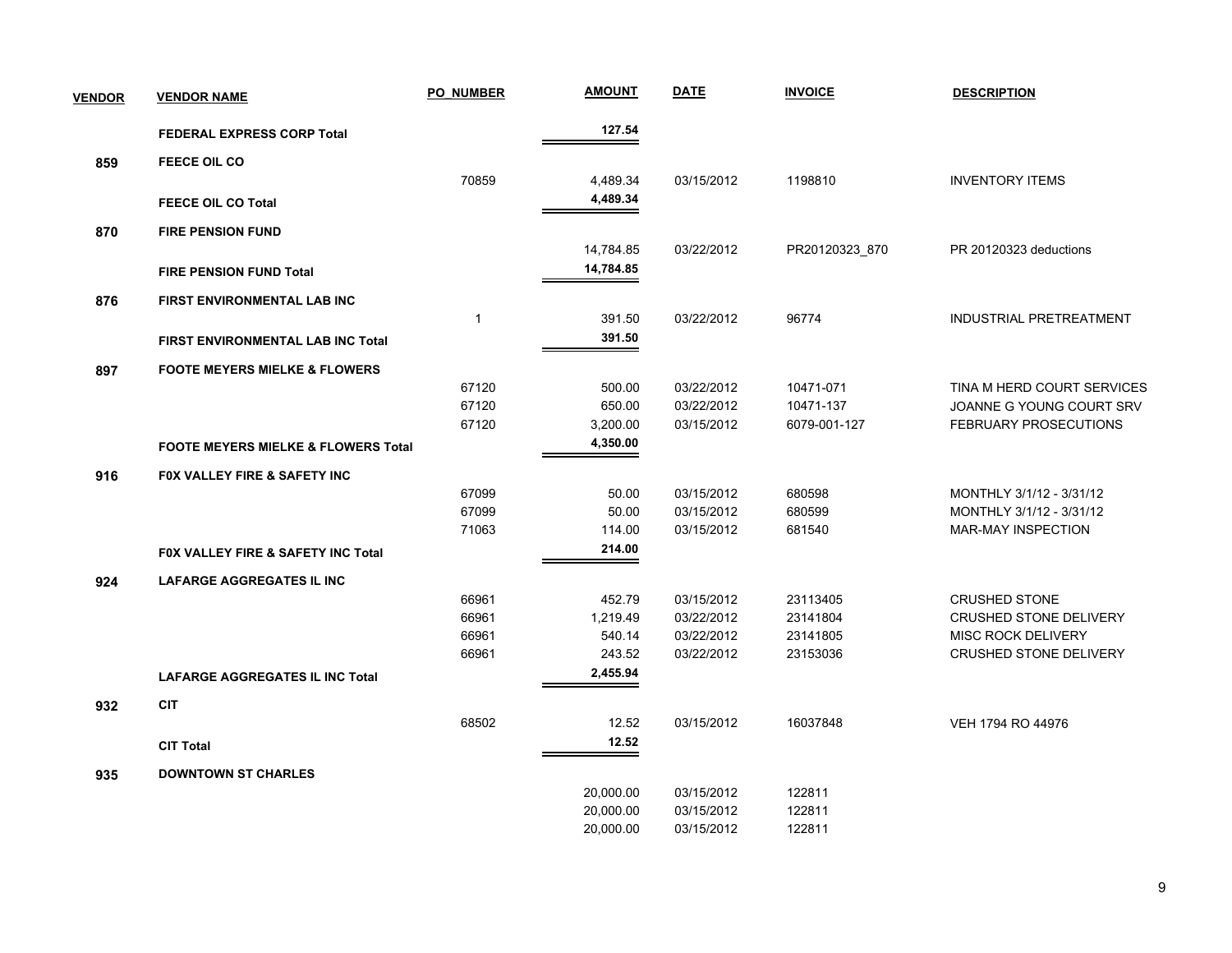| <b>VENDOR</b> | <b>VENDOR NAME</b>                    | <b>PO NUMBER</b> | <b>AMOUNT</b> | <b>DATE</b> | <b>INVOICE</b> | <b>DESCRIPTION</b>                  |
|---------------|---------------------------------------|------------------|---------------|-------------|----------------|-------------------------------------|
|               |                                       |                  | 20,000.00     | 03/15/2012  | 122811         |                                     |
|               | <b>DOWNTOWN ST CHARLES Total</b>      |                  | 80,000.00     |             |                |                                     |
| 938           | <b>BURTON CONSULTING</b>              |                  |               |             |                |                                     |
|               |                                       | 67315            | 3,333.34      | 03/22/2012  | C0000586-52233 | <b>MARCH CONSULTING</b>             |
|               | <b>BURTON CONSULTING Total</b>        |                  | 3,333.34      |             |                |                                     |
| 944           | <b>GALLS AN ARAMARK COMPANY</b>       |                  |               |             |                |                                     |
|               |                                       | 67121            | 362.24        | 03/15/2012  | 511896982      | POLICE UNIFORM ALLOWANCE            |
|               |                                       |                  | $-45.00$      | 03/15/2012  | 511957317      | <b>CREDIT FOR DISCOUNT</b>          |
|               |                                       | 67121            | 148.09        | 03/22/2012  | 512028866      | UNIFORM POLICE DEPT                 |
|               | <b>GALLS AN ARAMARK COMPANY Total</b> |                  | 465.33        |             |                |                                     |
| 986           | <b>GOODYS</b>                         |                  |               |             |                |                                     |
|               |                                       |                  | 45.10         | 03/15/2012  | 030812         | OT MEALS                            |
|               | <b>GOODYS Total</b>                   |                  | 45.10         |             |                |                                     |
| 988           | <b>GORSKI &amp; GOOD</b>              |                  |               |             |                |                                     |
|               |                                       | 67042            | 1,081.95      | 03/15/2012  | 21877          | LEGAL FEBRUARY 2012                 |
|               |                                       |                  | 360.00        | 03/15/2012  | 21878          | FEBRUARY LEGAL ELECTRIC 2012        |
|               |                                       |                  | 288.00        | 03/15/2012  | 21879          | FEBRUARY LEGAL FIRE 2012            |
|               |                                       |                  | 216.00        | 03/15/2012  | 21880          | <b>FEBRUARY LEGAL FIRE DISTRICT</b> |
|               |                                       |                  | 2,484.00      | 03/15/2012  | 21881          | FEBRUARY LEGAL FIRST ST 2012        |
|               |                                       |                  | 3,310.79      | 03/15/2012  | 21882          | FEBRUARY LEGAL GMATTERS 201         |
|               |                                       |                  | 3,060.00      | 03/15/2012  | 21883          | FEBRUARY LEGAL LEXINGTON 20         |
|               |                                       |                  | 864.00        | 03/15/2012  | 21884          | FEBRUARY LEGAL LIQUOR 2012          |
|               |                                       | 67042            | 216.00        | 03/15/2012  | 21885          | LEGAL OLIVER HOFFMAN FEB 201.       |
|               |                                       |                  | 810.00        | 03/15/2012  | 21886          | FEBRUARY LEGAL POLICE 2012          |
|               |                                       |                  | 4,993.31      | 03/15/2012  | 21887          | FEBRUARY LEGAL PW 2012              |
|               |                                       |                  | 90.00         | 03/15/2012  | 21888          | FEB RUARY LEGAL RED GATE 201.       |
|               | <b>GORSKI &amp; GOOD Total</b>        |                  | 17,774.05     |             |                |                                     |
| 989           | <b>GORDON FLESCH CO INC</b>           |                  |               |             |                |                                     |
|               |                                       | 66963            | 179.46        | 03/15/2012  | 1FV865         | POLICE DEPT COPIER CHARGES          |
|               | <b>GORDON FLESCH CO INC Total</b>     |                  | 179.46        |             |                |                                     |
| 1026          | <b>HACH COMPANY</b>                   |                  |               |             |                |                                     |
|               |                                       | 70770            | 247.95        | 03/22/2012  | 7650465        | ROLLER ASSEMBLY 1075 PUMP           |
|               | <b>HACH COMPANY Total</b>             |                  | 247.95        |             |                |                                     |
|               |                                       |                  |               |             |                |                                     |

 **1029 HALL SIGNS INC**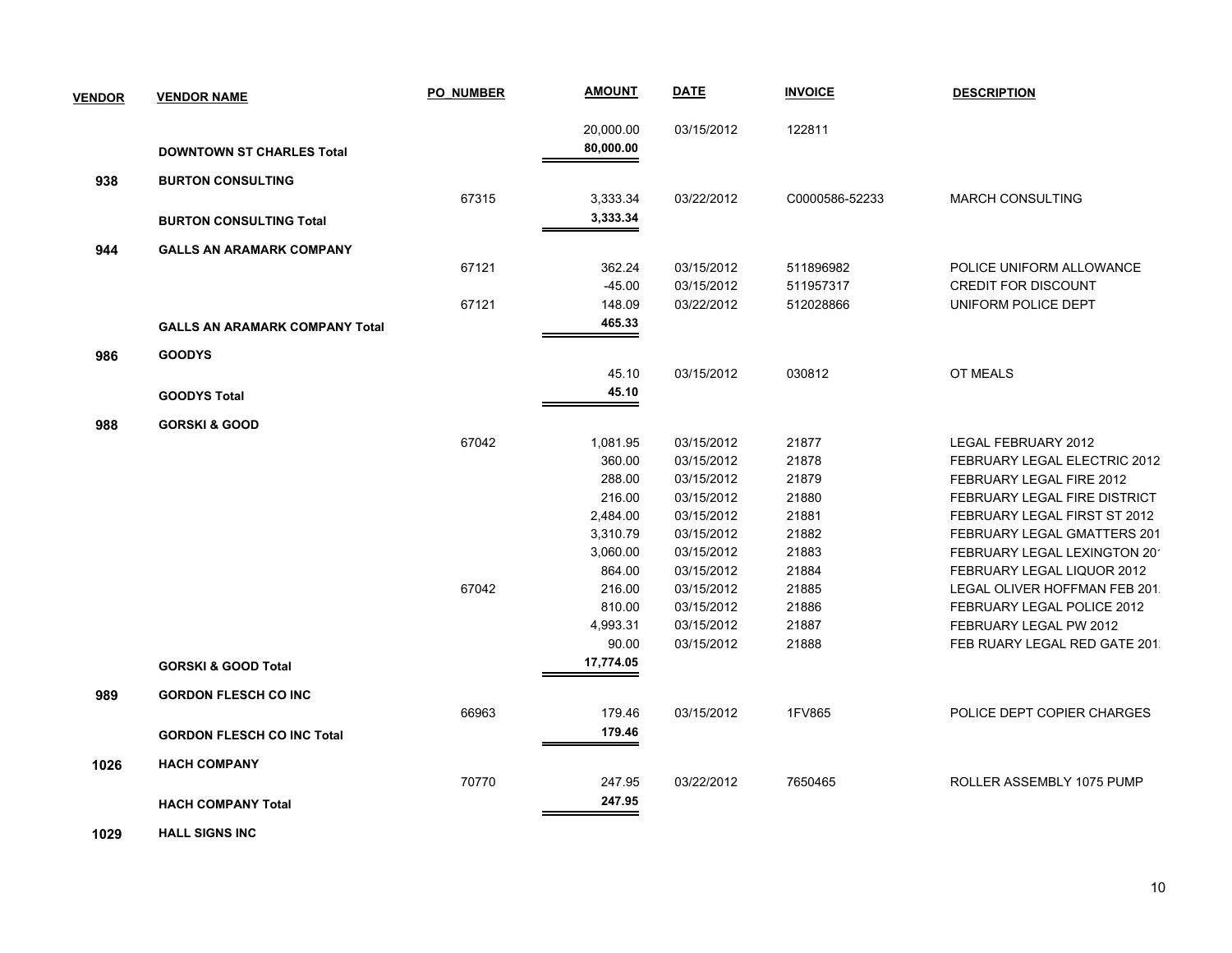| <b>VENDOR</b> | <b>VENDOR NAME</b>                             | <b>PO NUMBER</b> | <b>AMOUNT</b> | <b>DATE</b> | <b>INVOICE</b>  | <b>DESCRIPTION</b>                  |
|---------------|------------------------------------------------|------------------|---------------|-------------|-----------------|-------------------------------------|
|               |                                                | 71052            | 468.21        | 03/22/2012  | 272763          | <b>INVENTORY ITEMS</b>              |
|               | <b>HALL SIGNS INC Total</b>                    |                  | 468.21        |             |                 |                                     |
| 1031          | <b>HAMPTON LENZINI &amp; RENWICK INC</b>       |                  |               |             |                 |                                     |
|               |                                                | 70940            | 10,925.75     | 03/22/2012  | 000020110893    | IL 64 SANITARY SWR/WTR MAIN         |
|               |                                                | 70940            | 22,713.00     | 03/22/2012  | 000020111064    | IL 64 SANITARY SWR/WTR MAIN         |
|               | <b>HAMPTON LENZINI &amp; RENWICK INC Total</b> |                  | 33,638.75     |             |                 |                                     |
| 1036          | <b>HARRIS BANK NA</b>                          |                  |               |             |                 |                                     |
|               |                                                |                  | 1,287.00      | 03/22/2012  | PR20120323_1036 | PR 20120323 deductions              |
|               | <b>HARRIS BANK NA Total</b>                    |                  | 1,287.00      |             |                 |                                     |
| 1066          | <b>STEVE HERRA</b>                             |                  |               |             |                 |                                     |
|               |                                                |                  | 55.01         | 03/15/2012  | 031212          | <b>BOOT REIMBURSEMENT</b>           |
|               | <b>STEVE HERRA Total</b>                       |                  | 55.01         |             |                 |                                     |
| 1089          | <b>HOGAN WALKER LLC</b>                        |                  |               |             |                 |                                     |
|               |                                                | 70863            | 287.86        | 03/15/2012  | 05 729591       | <b>CHAINS AND BARS</b>              |
|               |                                                | 70997            | 68.50         | 03/22/2012  | 729681          | VEH 1815 RO 45091                   |
|               | <b>HOGAN WALKER LLC Total</b>                  |                  | 356.36        |             |                 |                                     |
| 1097          | WM HORN STRUCTURAL STEEL CO                    |                  |               |             |                 |                                     |
|               |                                                | 70810            | 180.00        | 03/15/2012  | 94458F          |                                     |
|               | WM HORN STRUCTURAL STEEL CO Total              |                  | 180.00        |             |                 |                                     |
| 1103          | <b>HOUSEAL LAVIGNE ASSOC LLC</b>               |                  |               |             |                 |                                     |
|               |                                                | 67616            | 3,255.00      | 03/22/2012  | 1943            | ST C COMP PLAN PHASE II             |
|               | <b>HOUSEAL LAVIGNE ASSOC LLC Total</b>         |                  | 3,255.00      |             |                 |                                     |
| 1106          | <b>HSBC BUSINESS SOLUTIONS</b>                 |                  |               |             |                 |                                     |
|               |                                                | 71158            | 97.52         | 03/22/2012  | 207636305000    | JERRY CASS SR RETIREMENT PAF        |
|               |                                                | 71109            | 244.62        | 03/22/2012  | 208145405000    | <b>INVENTORY ITEMS CHINET PLATE</b> |
|               | <b>HSBC BUSINESS SOLUTIONS Total</b>           |                  | 342.14        |             |                 |                                     |
| 1111          | <b>STEVEN HUFFMAN</b>                          |                  |               |             |                 |                                     |
|               |                                                |                  | 600.00        | 03/15/2012  | 030712          | <b>COLLEGE TUITION REIMBURSEME</b>  |
|               | <b>STEVEN HUFFMAN Total</b>                    |                  | 600.00        |             |                 |                                     |
| 1126          | <b>IAEI</b>                                    |                  |               |             |                 |                                     |
|               |                                                |                  | 102.00        | 03/15/2012  | 886496-12       | <b>BVANN RENEWAL MEMBERSHIP</b>     |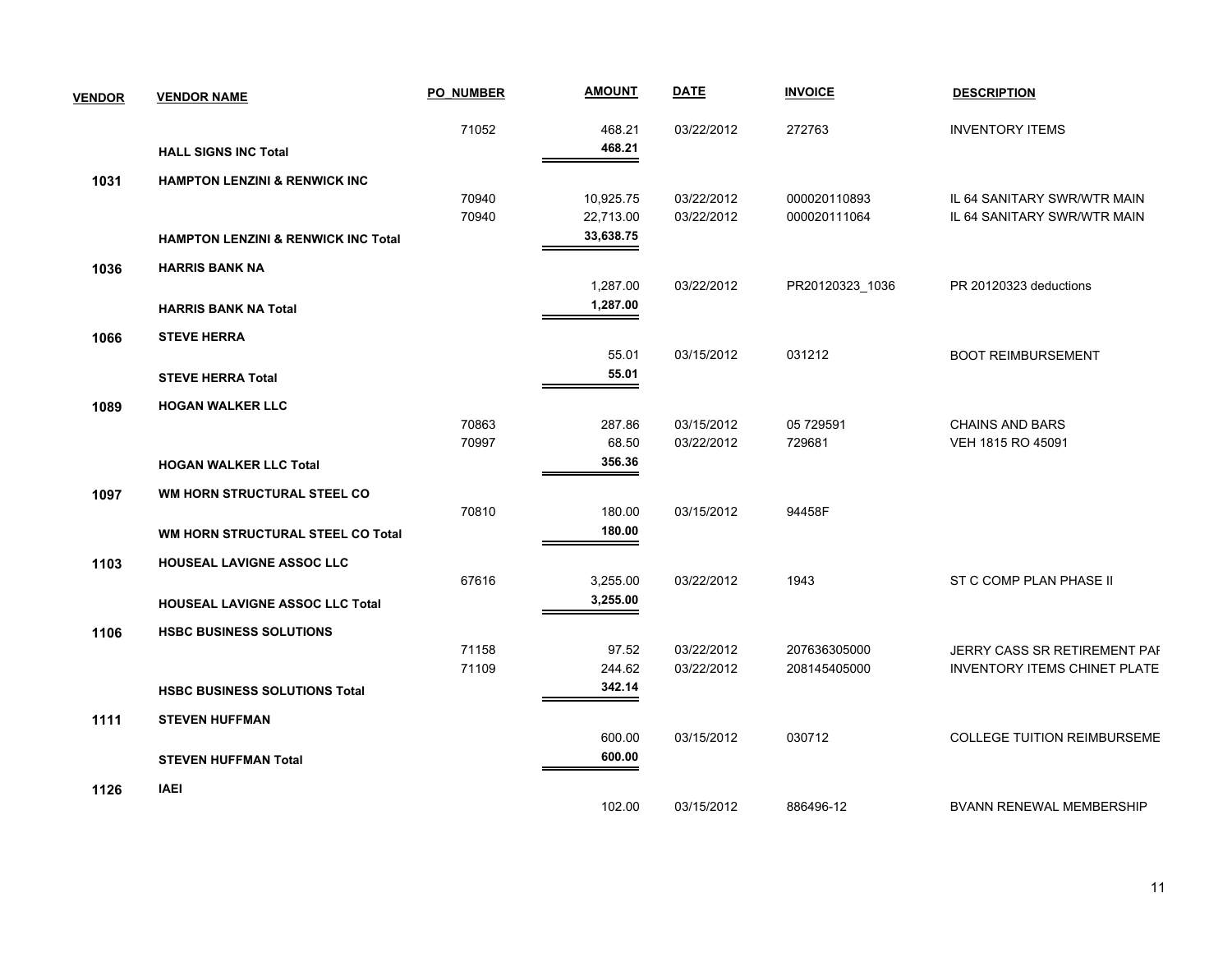| <b>VENDOR</b> | <b>VENDOR NAME</b>                         | <b>PO NUMBER</b> | <b>AMOUNT</b>                | <b>DATE</b>              | <b>INVOICE</b>  | <b>DESCRIPTION</b>                 |
|---------------|--------------------------------------------|------------------|------------------------------|--------------------------|-----------------|------------------------------------|
|               | <b>IAEI Total</b>                          |                  | 102.00                       |                          |                 |                                    |
| 1133          | <b>IBEW LOCAL 196</b>                      |                  |                              |                          |                 |                                    |
|               |                                            |                  | 1,172.44                     | 03/22/2012               | PR20120323_1133 | PR 20120323 deductions             |
|               | <b>IBEW LOCAL 196 Total</b>                |                  | 1,172.44                     |                          |                 |                                    |
| 1135          | AT&T                                       |                  |                              |                          |                 |                                    |
|               |                                            |                  | 6,568.84                     | 03/15/2012               | 022912          | MONTHLY BILLING MARCH 2012         |
|               | <b>AT&amp;T Total</b>                      |                  | 6,568.84                     |                          |                 |                                    |
| 1163          | <b>ILLINOIS FOX VALLEY SHRM</b>            |                  |                              |                          |                 |                                    |
|               |                                            |                  | 20.00<br>20.00               | 03/15/2012               | 031212          | <b>MARCH LUNCHEON</b>              |
|               | <b>ILLINOIS FOX VALLEY SHRM Total</b>      |                  |                              |                          |                 |                                    |
| 1175          | <b>MARBERRY CLEANERS &amp;</b>             |                  |                              |                          |                 |                                    |
|               |                                            | 67127<br>67127   | 15.15<br>18.40               | 03/15/2012<br>03/15/2012 | 885999<br>88598 | DRY CLEAN SVC<br>DRY CLEAN         |
|               | <b>MARBERRY CLEANERS &amp; Total</b>       |                  | 33.55                        |                          |                 |                                    |
| 1199          | <b>ILLINOIS PHCC</b>                       |                  |                              |                          |                 |                                    |
|               |                                            |                  | 40.00                        | 03/22/2012               | 031512SH        | MEMBERSHIP RENEWAL SHERRA          |
|               | <b>ILLINOIS PHCC Total</b>                 |                  | 40.00                        |                          |                 |                                    |
| 1200          | <b>ILLINOIS FIRE SAFETY ALLIANCE</b>       |                  |                              |                          |                 |                                    |
|               |                                            |                  | 45.00                        | 03/15/2012               | 040312          | ANNUAL MEMBERSHIP MEETING          |
|               | <b>ILLINOIS FIRE SAFETY ALLIANCE Total</b> |                  | 45.00                        |                          |                 |                                    |
| 1203          | IL DEPT OF AGRICULTURE                     |                  |                              |                          |                 |                                    |
|               |                                            | 71178            | 800.00                       | 03/22/2012               | 7U003192        | LAW ENFORCEMENT SCALE              |
|               | IL DEPT OF AGRICULTURE Total               |                  | 800.00                       |                          |                 |                                    |
| 1215          | <b>ILLINOIS MUNICIPAL UTILITIES</b>        |                  |                              |                          |                 |                                    |
|               |                                            |                  | 2,636,472.14<br>2,636,472.14 | 03/16/2012               | 031612          | <b>IMEA FEBRUARY ELECTRIC BILL</b> |
|               | <b>ILLINOIS MUNICIPAL UTILITIES Total</b>  |                  |                              |                          |                 |                                    |
| 1223          | INITIAL IMPRESSIONS EMBROIDERY             |                  |                              |                          |                 |                                    |
|               |                                            | 68331            | 4.95<br>4.95                 | 03/15/2012               | L42481          | CITY LOGO BULK JACKET              |
|               | INITIAL IMPRESSIONS EMBROIDERY Total       |                  |                              |                          |                 |                                    |
| 1227          | <b>INSTITUTE OF TRANSPORTATION</b>         |                  |                              |                          |                 |                                    |
|               |                                            |                  | 462.00                       | 03/22/2012               | 1R-D16F         | 8TH EDITION TRIP GENERATION R      |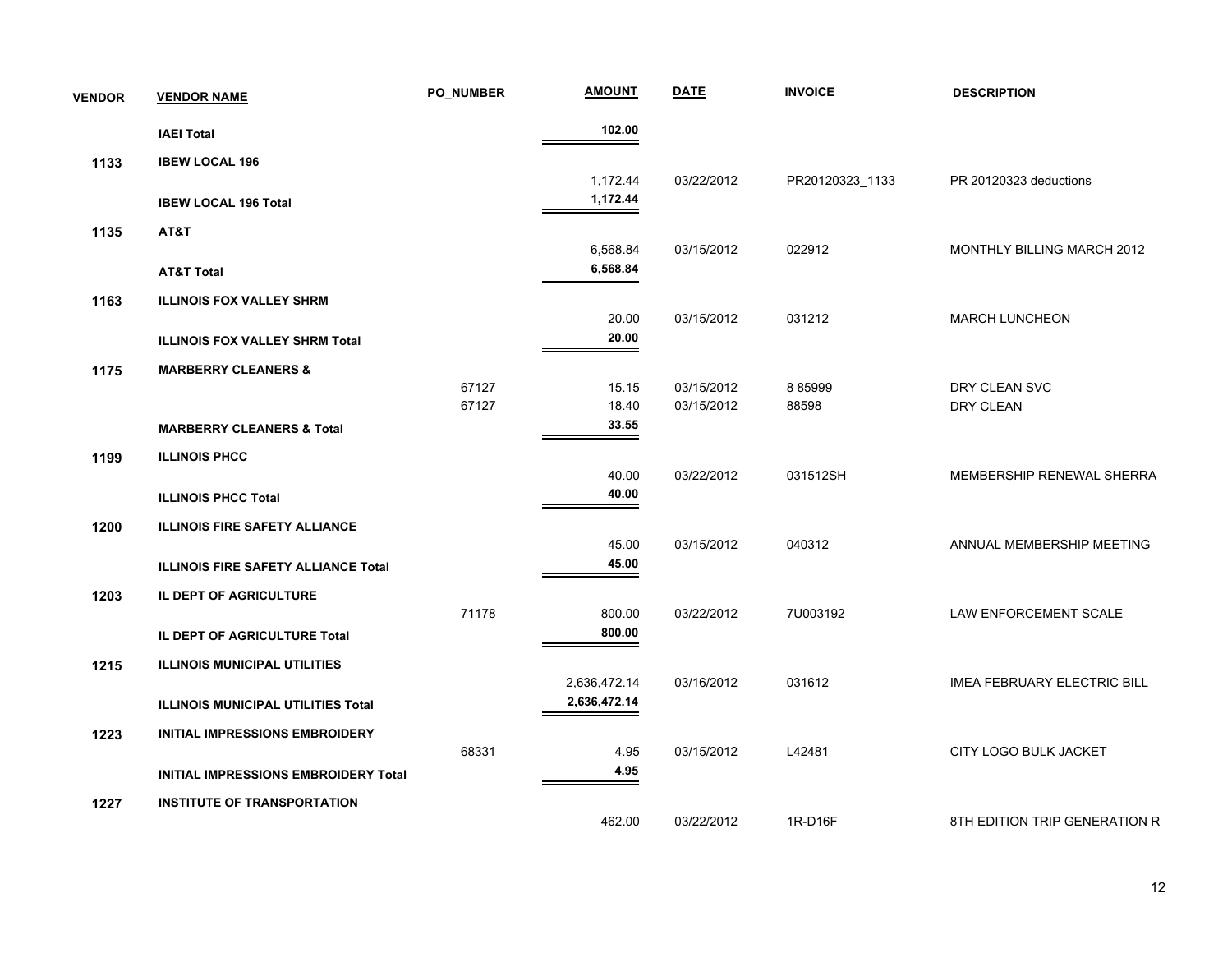| <b>VENDOR</b> | <b>VENDOR NAME</b>                        | <b>PO NUMBER</b> | <u>AMOUNT</u> | <b>DATE</b> | <b>INVOICE</b> | <b>DESCRIPTION</b>           |
|---------------|-------------------------------------------|------------------|---------------|-------------|----------------|------------------------------|
|               | <b>INSTITUTE OF TRANSPORTATION Total</b>  |                  | 462.00        |             |                |                              |
| 1240          | <b>INTERSTATE BATTERY SYSTEM OF</b>       |                  |               |             |                |                              |
|               |                                           |                  | $-71.95$      | 03/15/2012  | 30044736       | REFER TO PO 70885 DBL SHIP   |
|               |                                           | 70885            | 165.90        | 03/15/2012  | 60102570       | <b>INVENTORY ITEMS</b>       |
|               |                                           | $\mathbf{1}$     | 93.95         | 03/22/2012  | 60102714       | <b>INVENTORY ITEMS</b>       |
|               |                                           | 70951            | 2,381.90      | 03/22/2012  | 60102715       | <b>INVENTORY ITEMS</b>       |
|               | <b>INTERSTATE BATTERY SYSTEM OF Total</b> |                  | 2,569.80      |             |                |                              |
| 1275          | <b>JAMES D SKAAR LAW OFFICES</b>          |                  |               |             |                |                              |
|               |                                           |                  | 225.00        | 03/15/2012  | 030512         | <b>LEGAL CODE VIOLATIONS</b> |
|               | <b>JAMES D SKAAR LAW OFFICES Total</b>    |                  | 225.00        |             |                |                              |
| 1313          | <b>KANE COUNTY RECORDERS OFFICE</b>       |                  |               |             |                |                              |
|               |                                           |                  | 128.00        | 03/15/2012  | 225652         | <b>RECORDING FEE</b>         |
|               |                                           |                  | 33.00         | 03/15/2012  | 228243         | <b>RECORDING FEE</b>         |
|               |                                           |                  | 1.00          | 03/15/2012  | KC-040381      | <b>PHOTOCOPY</b>             |
|               | <b>KANE COUNTY RECORDERS OFFICE Total</b> |                  | 162.00        |             |                |                              |
| 1327          | <b>KANE COUNTY FAIR</b>                   |                  |               |             |                |                              |
|               |                                           |                  | 382.13        | 03/15/2012  | 122811         |                              |
|               |                                           |                  | 382.13        | 03/15/2012  | 122811         |                              |
|               |                                           |                  | 382.13        | 03/15/2012  | 122811         |                              |
|               |                                           |                  | 382.13        | 03/15/2012  | 122811         |                              |
|               | <b>KANE COUNTY FAIR Total</b>             |                  | 1,528.52      |             |                |                              |
| 1328          | <b>KANE COUNTY JUVENILE DRUG CT</b>       |                  |               |             |                |                              |
|               |                                           |                  | 855.00        | 03/15/2012  | 030912         | YOUTH COMMISSION GRANT AWA   |
|               | <b>KANE COUNTY JUVENILE DRUG CT Total</b> |                  | 855.00        |             |                |                              |
| 1342          | <b>KARA CO INC</b>                        |                  |               |             |                |                              |
|               |                                           | 70910            | 130.00        | 03/22/2012  | 279970         | <b>FIRMWARE UPGRADE</b>      |
|               | <b>KARA CO INC Total</b>                  |                  | 130.00        |             |                |                              |
| 1353          | <b>SUSAN KEMPH</b>                        |                  |               |             |                |                              |
|               |                                           |                  | 232.62        | 03/15/2012  | 031212         | REIMBURSEMENT PETTY CASH     |
|               | <b>SUSAN KEMPH Total</b>                  |                  | 232.62        |             |                |                              |
| 1364          | <b>KIEFT BROTHERS INC</b>                 |                  |               |             |                |                              |
|               |                                           | 70869            | 810.00        | 03/22/2012  | 183799         | <b>INVENTORY ITEMS</b>       |
|               |                                           | 70869            | 725.00        | 03/22/2012  | 183835         | FLAT TOP COVER 48"X6"        |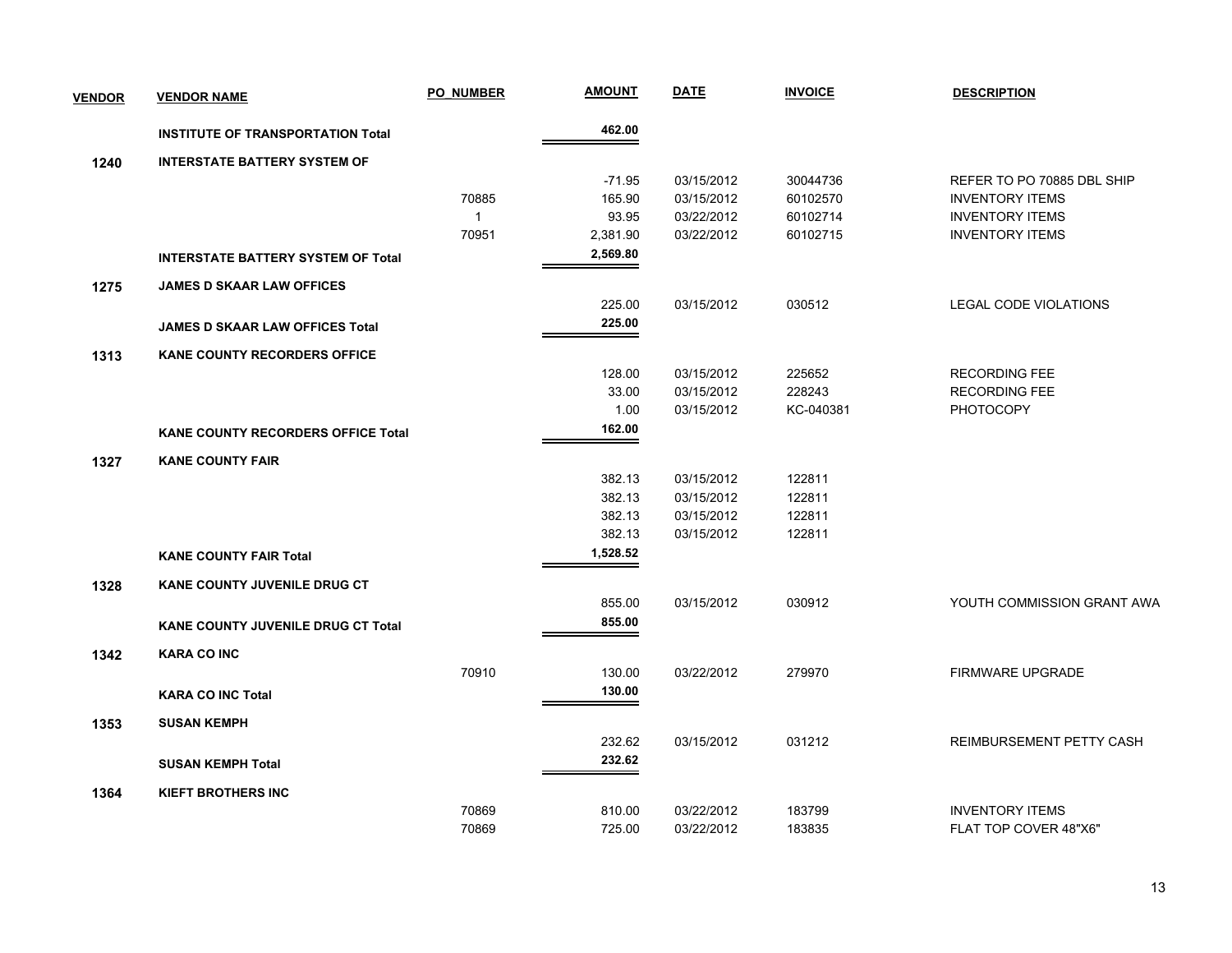| <b>VENDOR</b> | <b>VENDOR NAME</b>                          | <b>PO NUMBER</b> | <b>AMOUNT</b> | <b>DATE</b> | <b>INVOICE</b>  | <b>DESCRIPTION</b>                 |
|---------------|---------------------------------------------|------------------|---------------|-------------|-----------------|------------------------------------|
|               | <b>KIEFT BROTHERS INC Total</b>             |                  | 1,535.00      |             |                 |                                    |
| 1365          | <b>KYLE KIM</b>                             |                  |               |             |                 |                                    |
|               |                                             |                  | 60.00         | 03/22/2012  | 032112          |                                    |
|               | <b>KYLE KIM Total</b>                       |                  | 60.00         |             |                 |                                    |
| 1403          | <b>KWIK KOPY PRINTING OF ST CHAS</b>        |                  |               |             |                 |                                    |
|               |                                             | 70933            | 1,283.00      | 03/15/2012  | 6860            | YOUTH COMMISSION                   |
|               |                                             | 70862            | 325.50        | 03/15/2012  | 6864            | <b>HEALTH &amp; SAFETY MANUALS</b> |
|               |                                             | 70952            | 168.00        | 03/22/2012  | 6904            | <b>BUS CARD BH &amp; CC</b>        |
|               | KWIK KOPY PRINTING OF ST CHAS Total         |                  | 1,776.50      |             |                 |                                    |
| 1414          | <b>MMODAL SERVICES LTD</b>                  |                  |               |             |                 |                                    |
|               |                                             |                  | 232.00        | 03/22/2012  | INV90629523     | MAINTENANCE CONTRACT FY 201        |
|               | <b>MMODAL SERVICES LTD Total</b>            |                  | 232.00        |             |                 |                                    |
| 1479          | <b>GARY LONG</b>                            |                  |               |             |                 |                                    |
|               |                                             |                  | 37.98         | 03/22/2012  | 031912          | REIMBURSEMENT JEAN ALLOWAN         |
|               | <b>GARY LONG Total</b>                      |                  | 37.98         |             |                 |                                    |
|               |                                             |                  |               |             |                 |                                    |
| 1482          | ARTHUR J LOOTENS & SON INC                  |                  |               |             |                 |                                    |
|               |                                             | 66972            | 774.00        | 03/22/2012  | <b>FDIN6734</b> | <b>CLEAN BLACK DIRT</b>            |
|               | <b>ARTHUR J LOOTENS &amp; SON INC Total</b> |                  | 774.00        |             |                 |                                    |
| 1489          | <b>LOWES</b>                                |                  |               |             |                 |                                    |
|               |                                             | 71004            | 41.42         | 03/22/2012  | 01550A          |                                    |
|               |                                             | 70136            | 24.98         | 03/22/2012  | 02026A          | PREMIUM STRIP                      |
|               |                                             | 70017            | 76.81         | 03/22/2012  | 020506          | <b>MULTISCANNER</b>                |
|               |                                             | 70136            | 16.98         | 03/22/2012  | 02063           | PRIMER                             |
|               |                                             | 70230            | 119.00        | 03/15/2012  | 10366           |                                    |
|               |                                             | 70178            | 34.86         | 03/22/2012  | 1538            | <b>INVENTORY ITEMS WIRE BRUSH</b>  |
|               | <b>LOWES Total</b>                          |                  | 314.05        |             |                 |                                    |
| 1495          | <b>LYNN MONTEI ASSOCIATES INC</b>           |                  |               |             |                 |                                    |
|               |                                             | 71073            | 1,598.10      | 03/15/2012  | 483-2012        | FD STRATEGIC PLAN UPDATE           |
|               | <b>LYNN MONTEI ASSOCIATES INC Total</b>     |                  | 1,598.10      |             |                 |                                    |
| 1524          | <b>DAVE MARTIN</b>                          |                  |               |             |                 |                                    |
|               |                                             |                  | 105.57        | 03/15/2012  | 031212          | UNIFORM REIMBURSEMENT              |
|               |                                             |                  | 10.00         | 03/22/2012  | 031912          | EPA CERTIFICATE RENEWAL            |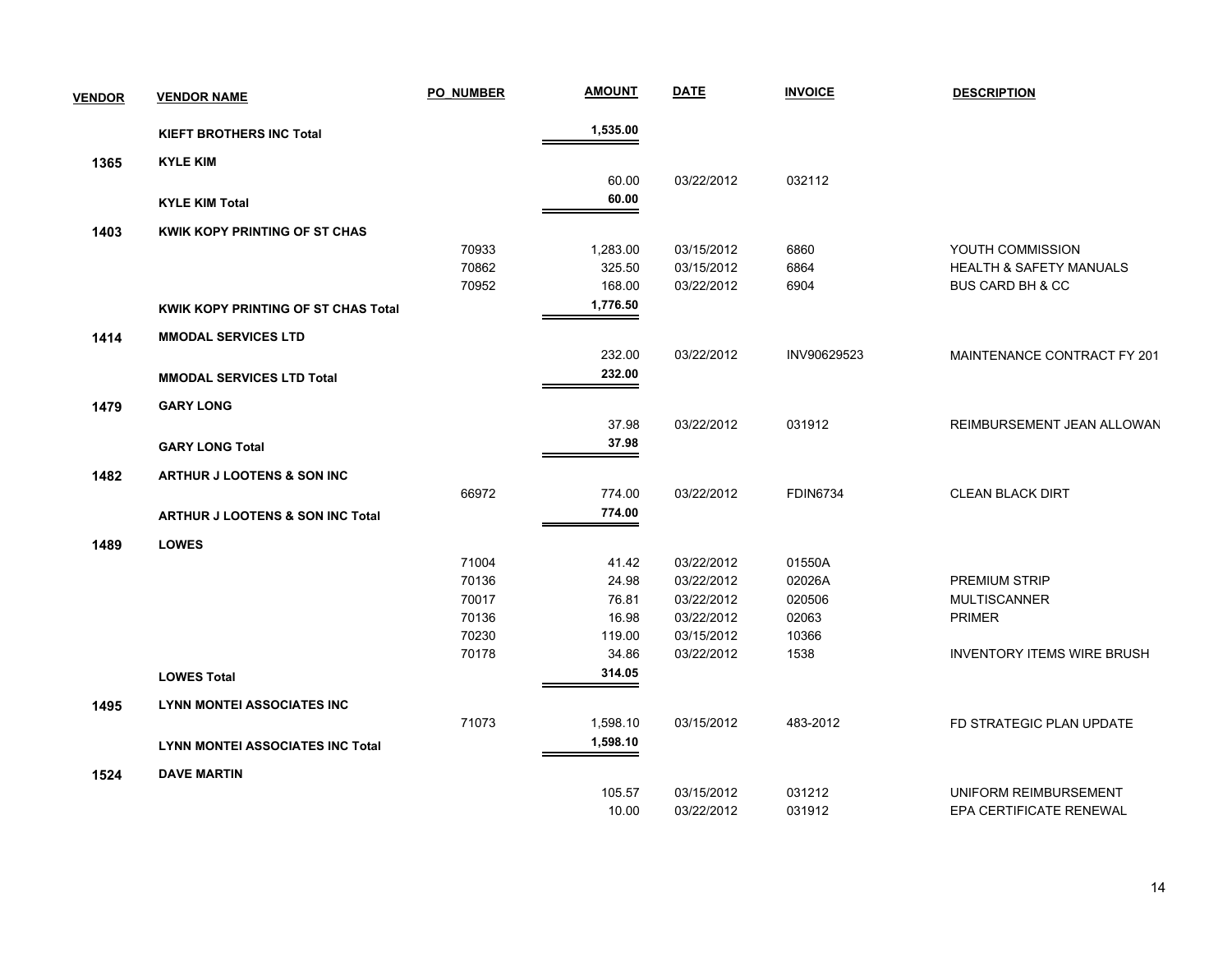| <b>VENDOR</b> | <b>VENDOR NAME</b>                        | <b>PO NUMBER</b> | <b>AMOUNT</b> | <b>DATE</b> | <b>INVOICE</b>  | <b>DESCRIPTION</b>          |
|---------------|-------------------------------------------|------------------|---------------|-------------|-----------------|-----------------------------|
|               | <b>DAVE MARTIN Total</b>                  |                  | 115.57        |             |                 |                             |
| 1544          | <b>PAUL MARSCHINKE</b>                    |                  |               |             |                 |                             |
|               |                                           |                  | 10.00         | 03/15/2012  | 031212          | <b>CERTIFICATE RENEWAL</b>  |
|               | <b>PAUL MARSCHINKE Total</b>              |                  | 10.00         |             |                 |                             |
| 1550          | <b>MASCAL ELECTRIC INC</b>                |                  |               |             |                 |                             |
|               |                                           | 71007            | 315.00        | 03/22/2012  | 1212121         | SVC PRIMARY TANK COLLECTOR  |
|               |                                           | 70581            | 105.00        | 03/22/2012  | 1212143         | <b>BRINE PUMPS</b>          |
|               |                                           | 68047            | 37,691.00     | 03/15/2012  | 2051-1          | VFD @ WELL13                |
|               | <b>MASCAL ELECTRIC INC Total</b>          |                  | 38,111.00     |             |                 |                             |
| 1568          | <b>PAUL MCCURTAIN</b>                     |                  |               |             |                 |                             |
|               |                                           |                  | 27.60         | 03/15/2012  | 032112          | <b>LUNCH EXPENSE</b>        |
|               | <b>PAUL MCCURTAIN Total</b>               |                  | 27.60         |             |                 |                             |
| 1571          | <b>MCCANN INDUSTRIES INC</b>              |                  |               |             |                 |                             |
|               |                                           | 71053            | 55.04         | 03/15/2012  | 07142959        | INVENTORY FILTER ENGINE OIL |
|               | <b>MCCANN INDUSTRIES INC Total</b>        |                  | 55.04         |             |                 |                             |
| 1585          | <b>MEADE ELECTRIC COMPANY INC</b>         |                  |               |             |                 |                             |
|               |                                           | 68459            | 99,800.00     | 03/15/2012  | 432476          | OVRHEAD RECONDUCTOR PROJ    |
|               |                                           | 68190            | 2,734.00      | 03/15/2012  | 654183          | <b>SVC FEB 2012</b>         |
|               |                                           | 70159            | 1,115.00      | 03/22/2012  | 654250          | TRFC SGNL REPAIR 64&TYLER   |
|               | <b>MEADE ELECTRIC COMPANY INC Total</b>   |                  | 103,649.00    |             |                 |                             |
| 1598          | <b>MENARDS INC</b>                        |                  |               |             |                 |                             |
|               |                                           | 70957            | 154.98        | 03/15/2012  | 18885           | ICE CHEST AND MAX COLD 120  |
|               | <b>MENARDS INC Total</b>                  |                  | 154.98        |             |                 |                             |
| 1603          | <b>METRO WEST COG</b>                     |                  |               |             |                 |                             |
|               |                                           |                  | 11,541.00     | 03/22/2012  | 934             | RENEWAL DUES 5/1/12-4/30/13 |
|               |                                           |                  | 68.00         | 03/22/2012  | 950             | BOARD MEETINGS 2/23 MAYOR   |
|               | <b>METRO WEST COG Total</b>               |                  | 11,609.00     |             |                 |                             |
| 1613          | <b>METROPOLITAN ALLIANCE OF POL</b>       |                  |               |             |                 |                             |
|               |                                           |                  | 917.50        | 03/22/2012  | PR20120323_1613 | PR 20120323 deductions      |
|               | <b>METROPOLITAN ALLIANCE OF POL Total</b> |                  | 917.50        |             |                 |                             |
| 1614          | <b>MEYER MATERIAL</b>                     |                  |               |             |                 |                             |
|               |                                           | 66973            | 96.25         | 03/15/2012  | 703370581       | WINTER SERVICE 714 S 10TH   |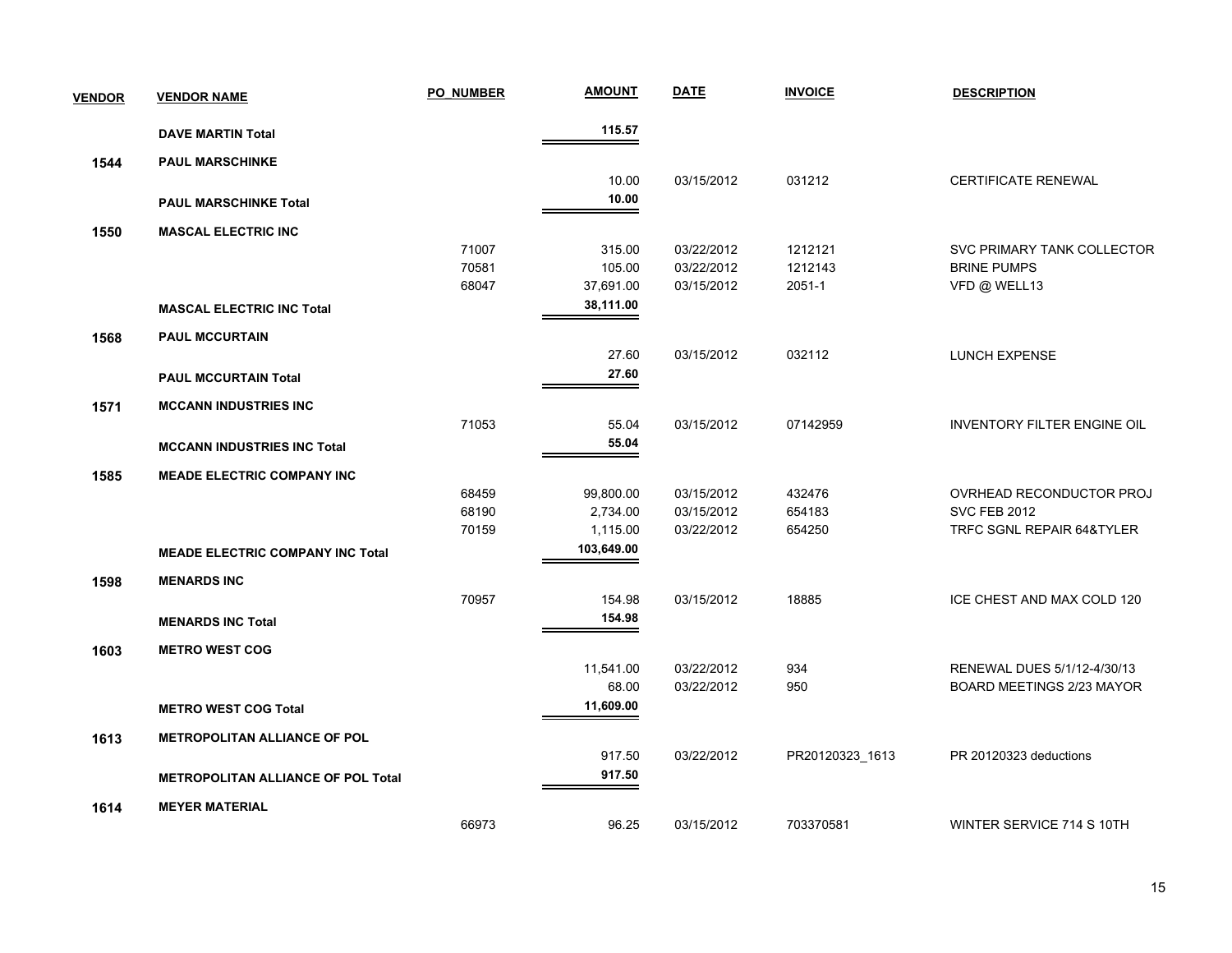| <b>VENDOR</b> | <b>VENDOR NAME</b>                         | PO NUMBER | <b>AMOUNT</b> | <b>DATE</b> | <b>INVOICE</b>  | <b>DESCRIPTION</b>                  |
|---------------|--------------------------------------------|-----------|---------------|-------------|-----------------|-------------------------------------|
|               | <b>MEYER MATERIAL Total</b>                |           | 96.25         |             |                 |                                     |
| 1617          | <b>MICRO SCIENTIFIC IND INC</b>            |           |               |             |                 |                                     |
|               |                                            | 70870     | 239.19        | 03/15/2012  | 224120          | <b>INVENTORY ITEMS</b>              |
|               | <b>MICRO SCIENTIFIC IND INC Total</b>      |           | 239.19        |             |                 |                                     |
| 1629          | <b>MIDWEST DRIVESHAFT INC</b>              |           |               |             |                 |                                     |
|               |                                            | 70913     | 135.00        | 03/15/2012  | 74560           | VEH 1952 RO 44988                   |
|               | <b>MIDWEST DRIVESHAFT INC Total</b>        |           | 135.00        |             |                 |                                     |
| 1637          | <b>FLEETPRIDE INC</b>                      |           |               |             |                 |                                     |
|               |                                            | 68528     | 785.34        | 03/22/2012  | 46825974        | BRAKE/MERITOR, MACK HARDWAI         |
|               |                                            | 68528     | 651.16        | 03/22/2012  | 46826346        | TIE ROD END                         |
|               |                                            | 68528     | 350.78        | 03/22/2012  | 46896513        | <b>CROSS TUBE ASSEMBLY</b>          |
|               |                                            |           | -423.93       | 03/22/2012  | 46918416        | <b>CREDIT RETURN CROSS TUBE AS</b>  |
|               |                                            |           | $-350.78$     | 03/22/2012  | 46942045        | RETURN TUBE ASSEMBLY                |
|               | <b>FLEETPRIDE INC Total</b>                |           | 1,012.57      |             |                 |                                     |
| 1643          | <b>MILSOFT UTILITY SOLUTIONS INC</b>       |           |               |             |                 |                                     |
|               |                                            | 67406     | 876.90        | 03/22/2012  | 20120706        | HOSTED OCM CALLS JANUARY 20         |
|               | <b>MILSOFT UTILITY SOLUTIONS INC Total</b> |           | 876.90        |             |                 |                                     |
| 1651          | <b>MNJ TECHNOLOGIES DIRECT INC</b>         |           |               |             |                 |                                     |
|               |                                            | 70893     | 240.46        | 03/15/2012  | 0003174142      | <b>MOUNTING ARMS/POLE</b>           |
|               |                                            | 70893     | 14.00         | 03/15/2012  | 0003174143      | <b>CABLES</b>                       |
|               |                                            | 70981     | 332.00        | 03/22/2012  | 0003175499      | <b>CARTRIDGES</b>                   |
|               |                                            | 70981     | 95.07         | 03/22/2012  | 0003175724      | YELLOW SOLID INK                    |
|               |                                            | 70993     | 2,542.26      | 03/22/2012  | 0003175784      | HP ELITE BOOK LED NOTEBOOK          |
|               | <b>MNJ TECHNOLOGIES DIRECT INC Total</b>   |           | 3,223.79      |             |                 |                                     |
| 1668          | <b>FERGUSON ENTERPRISES INC #1550</b>      |           |               |             |                 |                                     |
|               |                                            | 70958     | 28.50         | 03/15/2012  | 1734121         | <b>INVENTORY ITEMS/GALV STL NIP</b> |
|               | FERGUSON ENTERPRISES INC #1550 Total       |           | 28.50         |             |                 |                                     |
| 1686          | <b>NAPA AUTO PARTS</b>                     |           |               |             |                 |                                     |
|               |                                            | 68520     | 78.67         | 03/22/2012  | 342352          | RO 45037                            |
|               |                                            | 68520     | 169.85        | 03/22/2012  | 342838          | BATTERY AND CORE DEPOSIT            |
|               | <b>NAPA AUTO PARTS Total</b>               |           | 248.52        |             |                 |                                     |
| 1704          | <b>NCPERS IL IMRF</b>                      |           |               |             |                 |                                     |
|               |                                            |           | 40.00         | 03/22/2012  | PR20120323 1704 | PR 20120323 deductions              |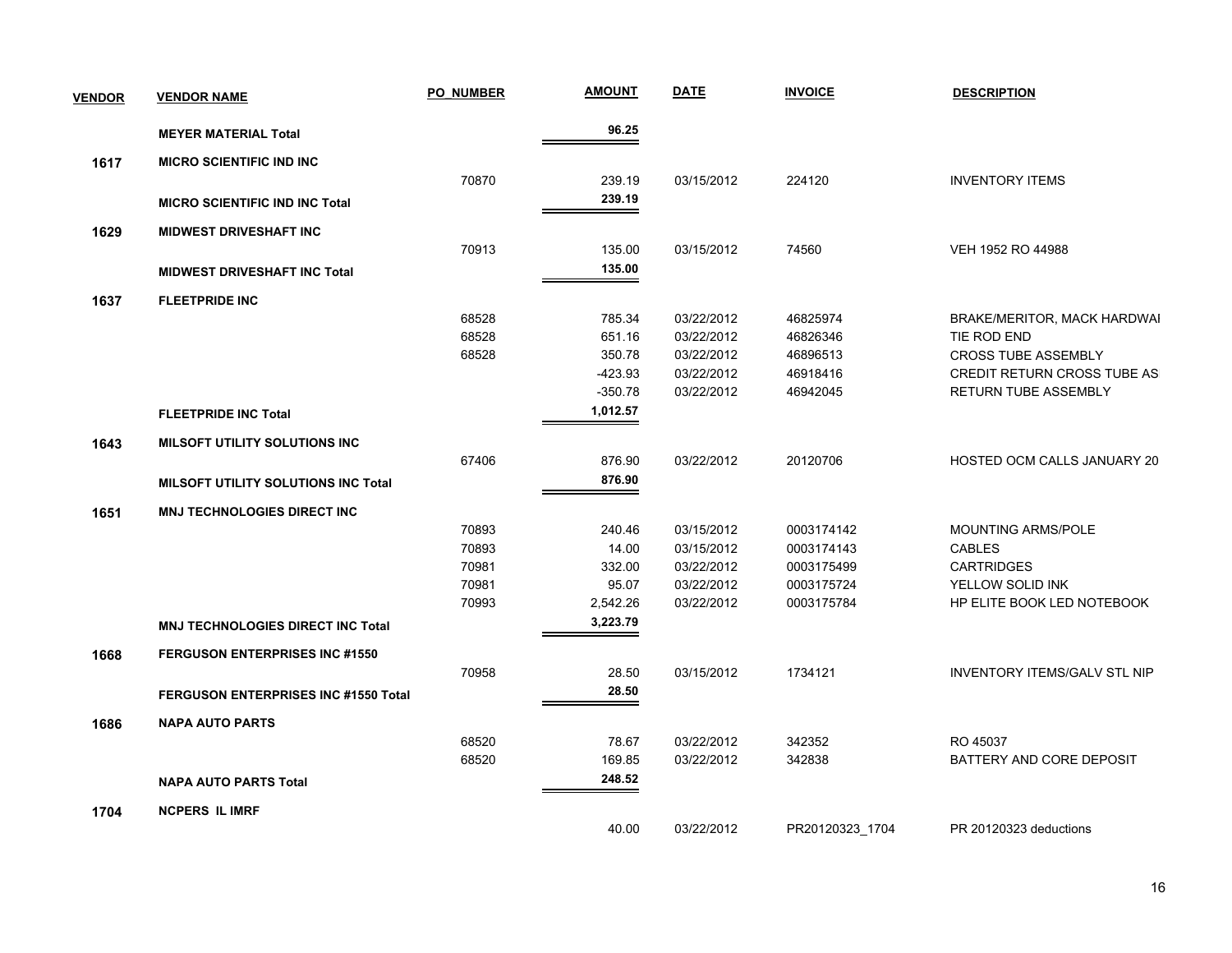| <b>VENDOR</b> | <b>VENDOR NAME</b>                       | <b>PO NUMBER</b> | <b>AMOUNT</b> | <b>DATE</b> | <b>INVOICE</b> | <b>DESCRIPTION</b>          |
|---------------|------------------------------------------|------------------|---------------|-------------|----------------|-----------------------------|
|               | <b>NCPERS IL IMRF Total</b>              |                  | 40.00         |             |                |                             |
| 1711          | <b>NESTLE WATERS NORTH AMERICA</b>       |                  |               |             |                |                             |
|               |                                          | 66989            | 83.06         | 03/22/2012  | 2C0122067317   | <b>MONTLY WATER</b>         |
|               |                                          | 66989            | 30.88         | 03/22/2012  | 2C0122067622   | <b>MONTHLY WATER</b>        |
|               |                                          | 66990            | 25.10         | 03/22/2012  | 2C0122067713   | <b>MONTHLY WATER</b>        |
|               |                                          | 66990            | 27.99         | 03/22/2012  | 2C0122067879   | <b>MONTHLY WATER</b>        |
|               |                                          | 66990            | 16.43         | 03/22/2012  | 2C0122068299   | <b>MONTHLY WATER</b>        |
|               |                                          | 66990            | 31.95         | 03/22/2012  | 2C0122069388   | <b>MONTHLY WATER</b>        |
|               |                                          | 66991            | 48.22         | 03/22/2012  | 2C0122069412   | <b>MONTHLY WATER</b>        |
|               |                                          | 66990            | 5.78          | 03/22/2012  | 2C0122078116   | <b>MONTHLY WATER</b>        |
|               |                                          | 66990            | 1.98          | 03/22/2012  | 2C0122078553   | <b>MONTHLY WATER RENTAL</b> |
|               |                                          | 66991            | 1.98          | 03/22/2012  | 2C0122078694   | <b>MONTHLY WATER RENTAL</b> |
|               |                                          | 66991            | 34.68         | 03/22/2012  | 2C0122078769   | <b>MONTHLY WATER</b>        |
|               |                                          | 68197            | 36.61         | 03/22/2012  | 2C0123426934   | <b>MONTHLY WATER</b>        |
|               | <b>NESTLE WATERS NORTH AMERICA Total</b> |                  | 344.66        |             |                |                             |
| 1720          | <b>NEXTEL COMMUNICATIONS</b>             |                  |               |             |                |                             |
|               |                                          |                  | 1,248.81      | 03/22/2012  | 130934491-037  | MONTHLY CELL PHONE POLICE   |
|               | <b>NEXTEL COMMUNICATIONS Total</b>       |                  | 1,248.81      |             |                |                             |
| 1745          | <b>NICOR</b>                             |                  |               |             |                |                             |
|               |                                          | 66992            | 25.95         | 03/15/2012  | 030712         | 4400 ROYAL FOX DR           |
|               |                                          | 66992            | 51.86         | 03/15/2012  | 030712A        | SS CRANE RD WS              |
|               |                                          | 66992            | 150.32        | 03/22/2012  | 031212         | 2561 DUKANE DR              |
|               |                                          | 66992            | 217.17        | 03/22/2012  | 031212A        | 454 37TH AVE                |
|               |                                          | 66992            | 85.99         | 03/22/2012  | 031312         | SVC 2-8 TO 3-8              |
|               |                                          | 66992            | 29.40         | 03/22/2012  | 031412         | 650 PECK RD                 |
|               |                                          | 66992            | 31.10         | 03/22/2012  | 031412A        | 101 S RANDALL RD            |
|               |                                          | 66992            | 324.71        | 03/22/2012  | 031412B        | 2595 OAK ST                 |
|               |                                          | 66992            | 82.60         | 03/22/2012  | 031512         | 3369 SAINT MICHEL CT        |
|               | <b>NICOR Total</b>                       |                  | 999.10        |             |                |                             |
| 1747          | <b>NORTH AMERICAN SALT</b>               |                  |               |             |                |                             |
|               |                                          | 70754            | 2,759.57      | 03/15/2012  | 70803969       | <b>SALT</b>                 |
|               | <b>NORTH AMERICAN SALT Total</b>         |                  | 2,759.57      |             |                |                             |
| 1772          | <b>OHALLORAN KOSOFF GEITNER &amp;</b>    |                  |               |             |                |                             |
|               |                                          |                  | 5,875.20      | 03/15/2012  | 88952          | <b>GREGORY KING</b>         |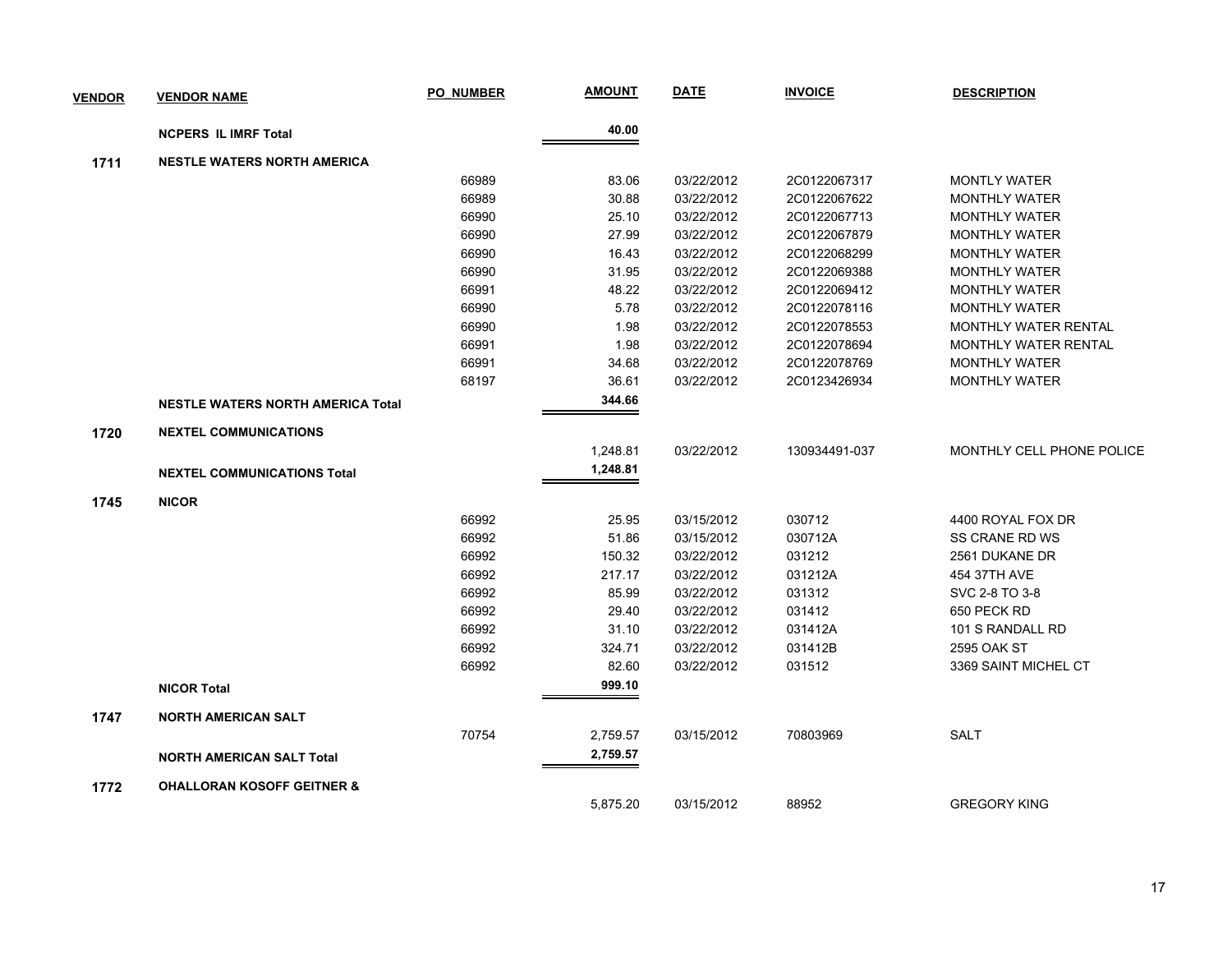| <b>VENDOR</b> | <b>VENDOR NAME</b>                          | <b>PO NUMBER</b> | <b>AMOUNT</b>        | <b>DATE</b> | <b>INVOICE</b> | <b>DESCRIPTION</b>              |
|---------------|---------------------------------------------|------------------|----------------------|-------------|----------------|---------------------------------|
|               | <b>OHALLORAN KOSOFF GEITNER &amp; Total</b> |                  | 5,875.20             |             |                |                                 |
| 1773          | <b>OHD</b>                                  |                  |                      |             |                |                                 |
|               |                                             | 70927            | 41.50                | 03/15/2012  | 27802          | <b>SUPPLIES</b>                 |
|               | <b>OHD Total</b>                            |                  | 41.50                |             |                |                                 |
| 1780          | <b>STEVEN ONEIL</b>                         |                  |                      |             |                |                                 |
|               |                                             |                  | 96.07                | 03/22/2012  | 031012         | <b>JEAN ALLOWANCE</b>           |
|               | <b>STEVEN ONEIL Total</b>                   |                  | 96.07                |             |                |                                 |
|               |                                             |                  |                      |             |                |                                 |
| 1786          | OPEN SYSTEMS INTERNATIONAL INC              | 68479            |                      | 03/22/2012  | SCMEU1M-TRN-06 | <b>MONARCH TRAINING CREDITS</b> |
|               |                                             |                  | 1,485.00<br>1,485.00 |             |                |                                 |
|               | <b>OPEN SYSTEMS INTERNATIONAL INC Total</b> |                  |                      |             |                |                                 |
| 1793          | <b>OTIS ELEVATOR CO</b>                     |                  |                      |             |                |                                 |
|               |                                             | 70722            | 350.00               | 03/15/2012  | CY37825001     | PARKING G-EAST                  |
|               | <b>OTIS ELEVATOR CO Total</b>               |                  | 350.00               |             |                |                                 |
| 1808          | <b>PARAGON MICRO INC</b>                    |                  |                      |             |                |                                 |
|               |                                             | 70948            | 156.00               | 03/22/2012  | 119673         | REPACEMENT BATTERY              |
|               | <b>PARAGON MICRO INC Total</b>              |                  | 156.00               |             |                |                                 |
| 1814          | <b>PATTEN INDUSTRIES INC</b>                |                  |                      |             |                |                                 |
|               |                                             | 68507            | 65.52                | 03/22/2012  | P50C0774471    | PIN/LINK/ELBOW PIPE             |
|               |                                             | 68507            | 31.18                | 03/22/2012  | P50C0774583    | REGULATOR/GASKET                |
|               |                                             |                  | $-55.12$             | 03/22/2012  | P50R0091113    | CREDIT PO122707                 |
|               |                                             |                  | $-13.91$             | 03/22/2012  | P50R0092111    | <b>RETURN PRODUCT</b>           |
|               |                                             | 68507            | 116.59               | 03/22/2012  | P60C0223147    | <b>FLEET SUPPLIES</b>           |
|               | <b>PATTEN INDUSTRIES INC Total</b>          |                  | 144.26               |             |                |                                 |
| 1816          | <b>DAN PAULETTE</b>                         |                  |                      |             |                |                                 |
|               |                                             |                  | 65.00                | 03/22/2012  | 021712         | <b>CDL RENEWAL</b>              |
|               | <b>DAN PAULETTE Total</b>                   |                  | 65.00                |             |                |                                 |
| 1819          | <b>RITA PAYLEITNER</b>                      |                  |                      |             |                |                                 |
|               |                                             |                  | 149.75               | 03/15/2012  | 030812         | <b>OCT-FEB INTERNET</b>         |
|               | <b>RITA PAYLEITNER Total</b>                |                  | 149.75               |             |                |                                 |
|               |                                             |                  |                      |             |                |                                 |
| 1822          | PDC LABORATORIES INC                        |                  |                      |             |                |                                 |
|               |                                             | 71068            | 30.00                | 03/15/2012  | 705171S        | MONTHLY CHARGES JAN 2012        |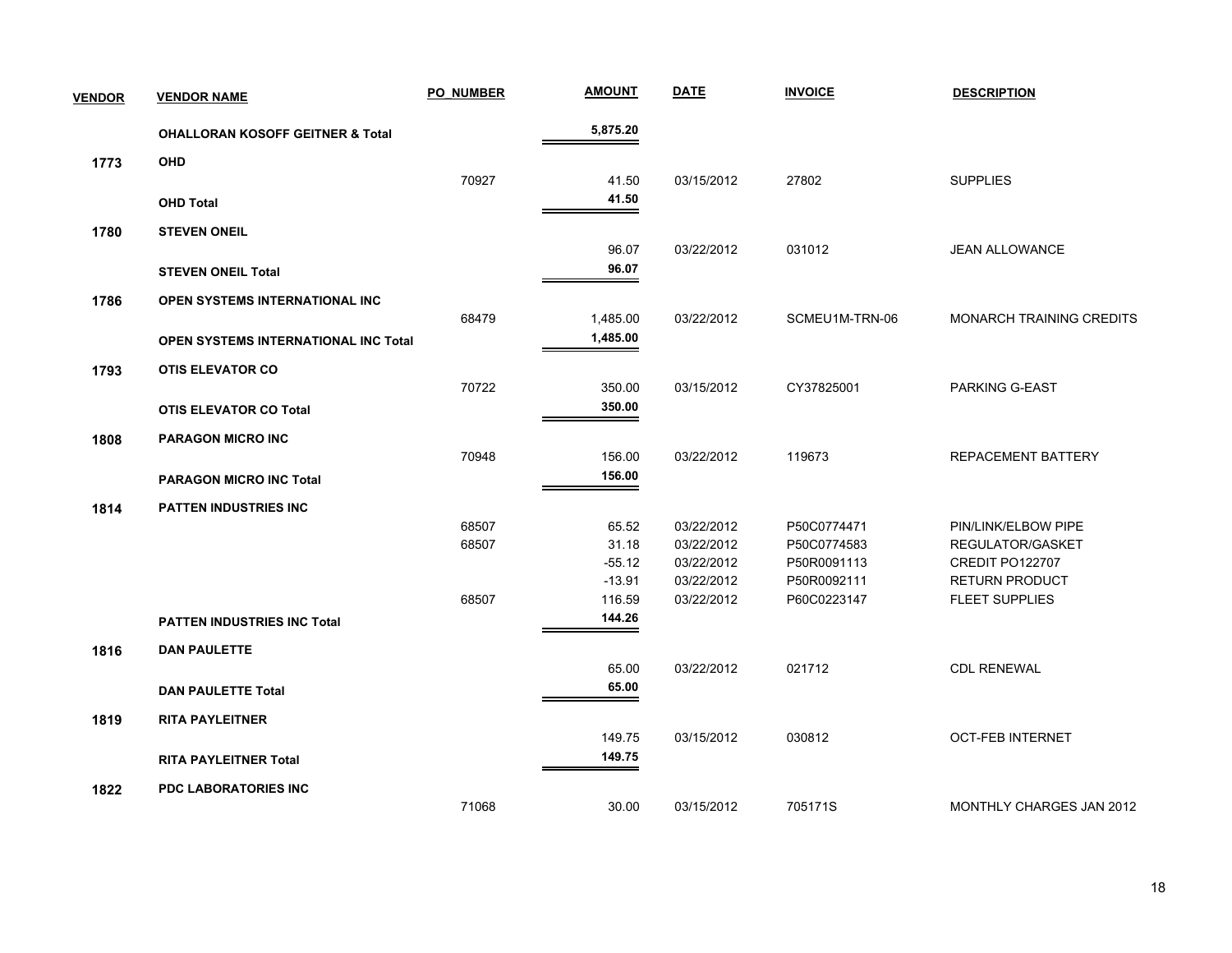| <b>PDC LABORATORIES INC Total</b><br><b>POLICE PENSION FUND</b><br>1861<br><b>POLICE PENSION FUND Total</b><br><b>LEGAL SHIELD</b><br>1890 | 30.00<br>16,315.72<br>16,315.72<br>232.29<br>232.29 | 03/22/2012<br>03/22/2012 | PR20120323_1861<br>PR20120323_1890 | PR 20120323 deductions<br>PR 20120323 deductions |
|--------------------------------------------------------------------------------------------------------------------------------------------|-----------------------------------------------------|--------------------------|------------------------------------|--------------------------------------------------|
|                                                                                                                                            |                                                     |                          |                                    |                                                  |
|                                                                                                                                            |                                                     |                          |                                    |                                                  |
|                                                                                                                                            |                                                     |                          |                                    |                                                  |
|                                                                                                                                            |                                                     |                          |                                    |                                                  |
|                                                                                                                                            |                                                     |                          |                                    |                                                  |
|                                                                                                                                            |                                                     |                          |                                    |                                                  |
| <b>LEGAL SHIELD Total</b>                                                                                                                  |                                                     |                          |                                    |                                                  |
| 1900<br><b>PROVIDENT LIFE &amp; ACCIDENT</b>                                                                                               |                                                     |                          |                                    |                                                  |
|                                                                                                                                            | 26.76                                               | 03/22/2012               | PR20120323_1900                    | PR 20120323 deductions                           |
| <b>PROVIDENT LIFE &amp; ACCIDENT Total</b>                                                                                                 | 26.76                                               |                          |                                    |                                                  |
| <b>QUALITY FASTENERS INC</b><br>1925                                                                                                       |                                                     |                          |                                    |                                                  |
| 70789                                                                                                                                      | 144.00                                              | 03/22/2012               | 15863                              | <b>INVENTORY ITEMS</b>                           |
| 70874                                                                                                                                      | 52.00                                               | 03/22/2012               | 15864                              | <b>INVENTORY ITEMS</b>                           |
| 70959                                                                                                                                      | 40.20                                               | 03/22/2012               | 15888                              | <b>INVENTORY ITEMS</b>                           |
| <b>QUALITY FASTENERS INC Total</b>                                                                                                         | 236.20                                              |                          |                                    |                                                  |
| <b>QWEST COMMUNICATIONS CO LLC</b><br>1928                                                                                                 |                                                     |                          |                                    |                                                  |
|                                                                                                                                            | 776.30                                              | 03/15/2012               | 1204161861                         | MONTHLY INTERNET CHARGES 20                      |
| <b>QWEST COMMUNICATIONS CO LLC Total</b>                                                                                                   | 776.30                                              |                          |                                    |                                                  |
| <b>ENERGICITY CORP</b><br>1932                                                                                                             |                                                     |                          |                                    |                                                  |
| 71034                                                                                                                                      | 106.20                                              | 03/15/2012               | 941C                               | <b>MOHAWK PARTS</b>                              |
| <b>ENERGICITY CORP Total</b>                                                                                                               | 106.20                                              |                          |                                    |                                                  |
| <b>RAC ADJUSTMENTS INC</b><br>1933                                                                                                         |                                                     |                          |                                    |                                                  |
|                                                                                                                                            | 109.00                                              | 03/22/2012               | 336652RAC-127939                   | LIABILITY CLAIM TIM OTHYWATSO                    |
| <b>RAC ADJUSTMENTS INC Total</b>                                                                                                           | 109.00                                              |                          |                                    |                                                  |
| <b>RADCO COMMUNICATIONS INC</b><br>1940                                                                                                    |                                                     |                          |                                    |                                                  |
| 67325                                                                                                                                      | 311.00                                              | 03/15/2012               | 77596                              | PER QUOTE 12807                                  |
| 67325                                                                                                                                      | 543.50                                              | 03/15/2012               | 77596A                             | PER QUOTE 12807                                  |
| 67131                                                                                                                                      | 111.60                                              | 03/15/2012               | 77596B                             | REPAIRS SQUAD 5 AND 31                           |
| 70148                                                                                                                                      | 90.00                                               | 03/15/2012               | 77596C                             | PER QUOTE 12976                                  |
| 67131                                                                                                                                      | 70.00                                               | 03/22/2012               | 77624                              | SEGMENTS 5, 6, AND 7                             |
| 68257                                                                                                                                      | 4,990.32                                            | 03/22/2012               | 77625                              | PER QUOTE 12914                                  |
| <b>RADCO COMMUNICATIONS INC Total</b>                                                                                                      | 6,116.42                                            |                          |                                    |                                                  |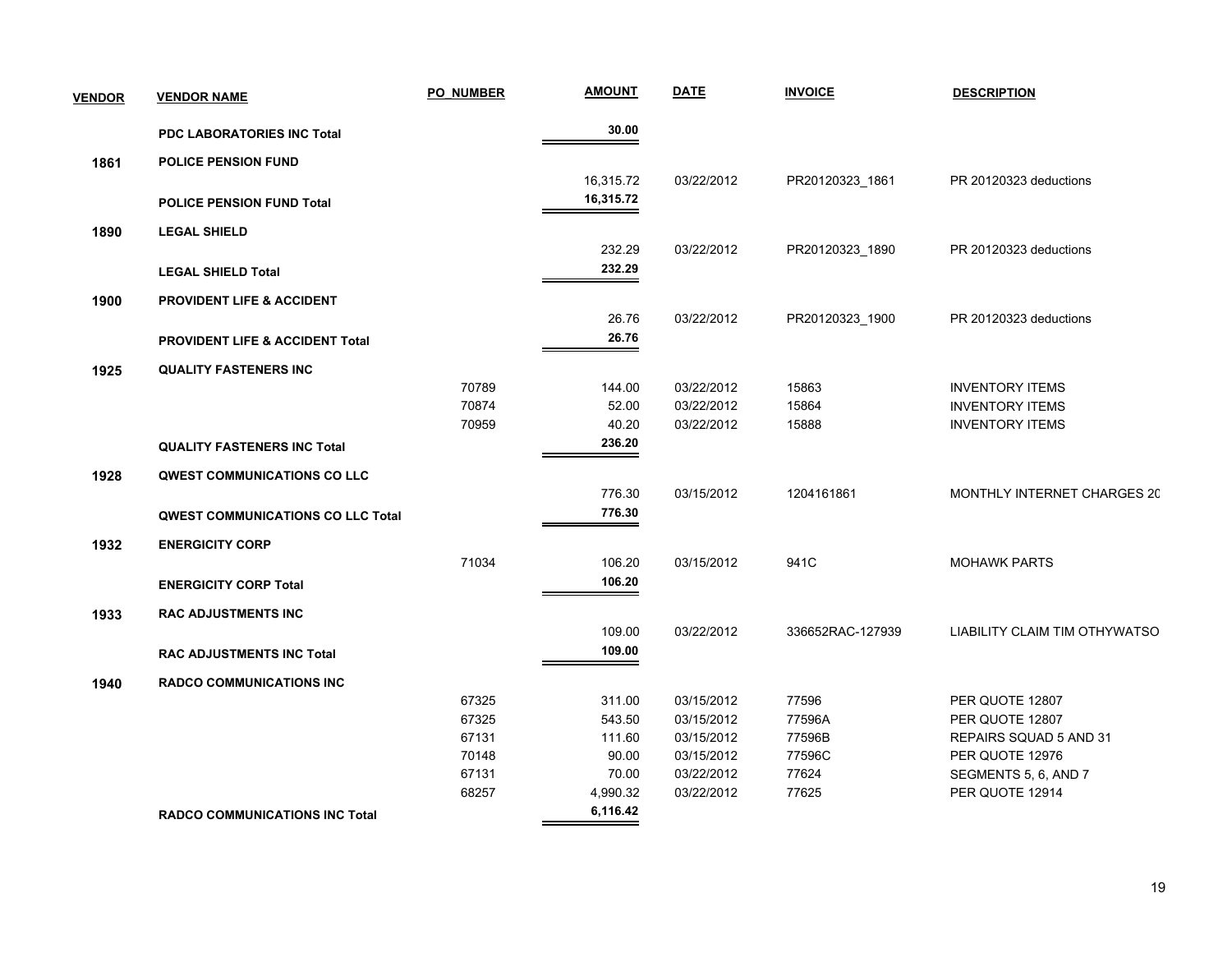| <b>VENDOR</b> | <b>VENDOR NAME</b>                        | <b>PO NUMBER</b> | <b>AMOUNT</b> | <b>DATE</b> | <b>INVOICE</b> | <b>DESCRIPTION</b>          |
|---------------|-------------------------------------------|------------------|---------------|-------------|----------------|-----------------------------|
| 1946          | <b>RANDALL PRESSURE SYSTEMS INC</b>       |                  |               |             |                |                             |
|               |                                           | 66981            | 284.94        | 03/22/2012  | 223001-0212    | FLEET SVCS FEB 2012         |
|               |                                           | 70827            | 168.15        | 03/15/2012  | I-70408-0      | PIPES & CAM-GROOVE          |
|               | <b>RANDALL PRESSURE SYSTEMS INC Total</b> |                  | 453.09        |             |                |                             |
| 1951          | <b>RAY OHERRON CO INC</b>                 |                  |               |             |                |                             |
|               |                                           | 71175            | 729.79        | 03/22/2012  | 1207079-IN     | UNIFORM ALLOWANCE           |
|               | <b>RAY OHERRON CO INC Total</b>           |                  | 729.79        |             |                |                             |
| 1953          | <b>RBS PACKAGING INC</b>                  |                  |               |             |                |                             |
|               |                                           | 70895            | 692.76        | 03/22/2012  | 2023110        | <b>CBROWN SUPER SOAKER</b>  |
|               | <b>RBS PACKAGING INC Total</b>            |                  | 692.76        |             |                |                             |
| 2010          | <b>RIGGS BROS INC</b>                     |                  |               |             |                |                             |
|               |                                           | 70908            | 250.00        | 03/15/2012  | 108571         | VEH 1751 RO 44999           |
|               | <b>RIGGS BROS INC Total</b>               |                  | 250.00        |             |                |                             |
| 2028          | <b>DAVE ROD</b>                           |                  |               |             |                |                             |
|               |                                           |                  | 203.56        | 03/22/2012  | 030912         | REIMBURSEMENT CLOTHING ALL( |
|               | <b>DAVE ROD Total</b>                     |                  | 203.56        |             |                |                             |
|               | <b>RAYMOND ROGINA</b>                     |                  |               |             |                |                             |
| 2031          |                                           |                  | 29.95         | 03/22/2012  | 032012         | REIMBURSEMENT INTERNET      |
|               |                                           |                  | 29.95         |             |                |                             |
|               | <b>RAYMOND ROGINA Total</b>               |                  |               |             |                |                             |
| 2032          | <b>POMPS TIRE SERVICE INC</b>             |                  |               |             |                |                             |
|               |                                           | 68524            | 360.43        | 03/15/2012  | 160720         |                             |
|               |                                           | 68524            | 313.89        | 03/22/2012  | 163139         | VEH 3099 RO 45035           |
|               | POMPS TIRE SERVICE INC Total              |                  | 674.32        |             |                |                             |
| 2036          | <b>NATHAN T ROSENTHAL</b>                 |                  |               |             |                |                             |
|               |                                           | 67067            | 120.00        | 03/15/2012  | 4093901        | MONTHLY CHARGES             |
|               |                                           | 67067            | 50.00         | 03/15/2012  | 4093902        | MONTHLY JAN 2012            |
|               |                                           | 67067            | 120.00        | 03/22/2012  | 4096801        | <b>FEBRUARY SERVICE HRS</b> |
|               |                                           | 67067            | 50.00         | 03/22/2012  | 4096802        | SERVICE SITE VISIT FEB 2012 |
|               | <b>NATHAN T ROSENTHAL Total</b>           |                  | 340.00        |             |                |                             |
| 2044          | <b>KATHY RUST</b>                         |                  |               |             |                |                             |
|               |                                           |                  | 18.30         | 03/15/2012  | 032112         | <b>LUNCH EXPENSE</b>        |
|               | <b>KATHY RUST Total</b>                   |                  | 18.30         |             |                |                             |
|               |                                           |                  |               |             |                |                             |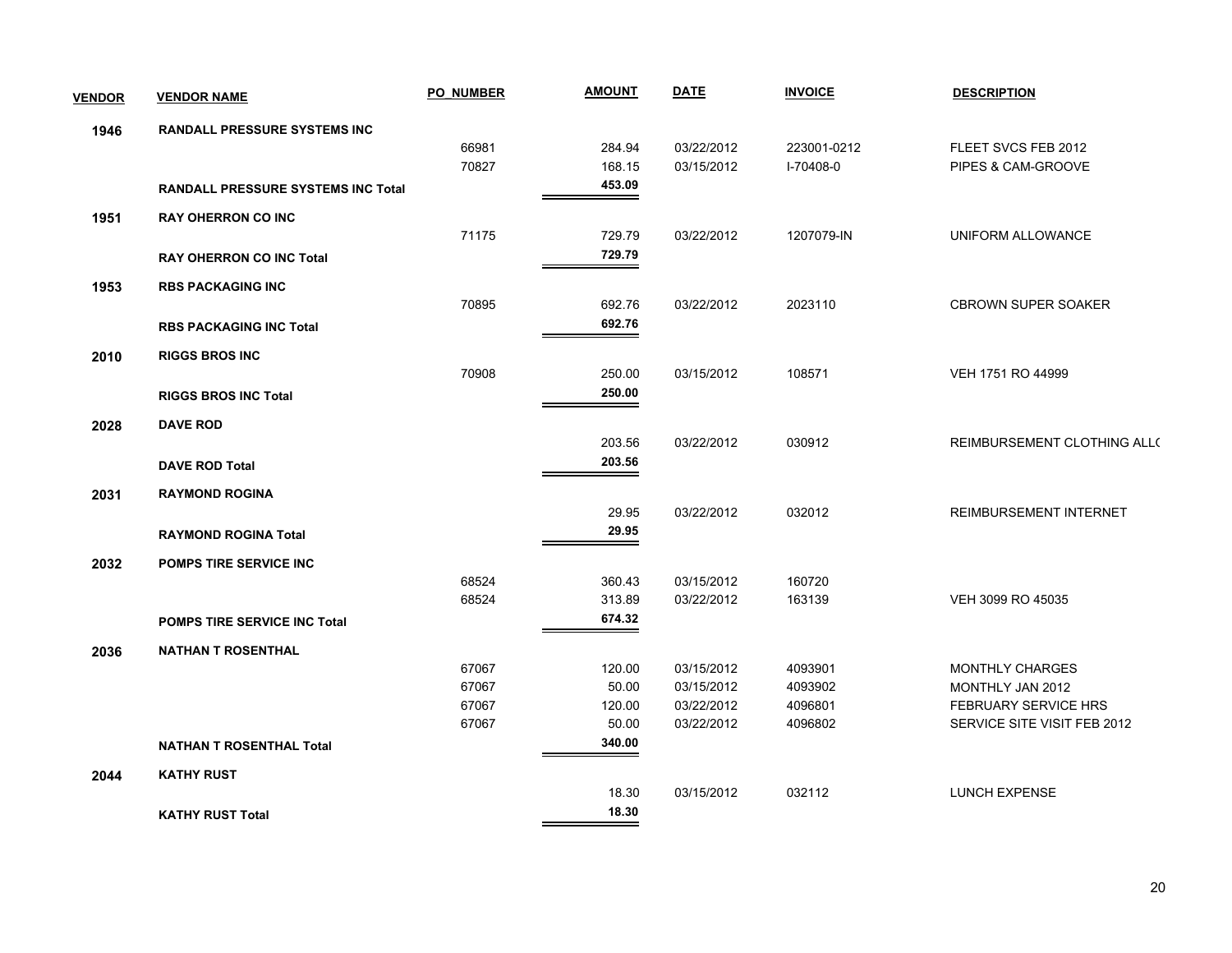| <b>VENDOR</b> | <b>VENDOR NAME</b>                         | <b>PO NUMBER</b> | <b>AMOUNT</b> | <b>DATE</b> | <b>INVOICE</b> | <b>DESCRIPTION</b>           |
|---------------|--------------------------------------------|------------------|---------------|-------------|----------------|------------------------------|
| 2052          | <b>SAFETY SUPPLY ILLINOIS CORP</b>         |                  |               |             |                |                              |
|               |                                            | 70875            | 318.22        | 03/15/2012  | 1902537454     | <b>INVENTORY ITEMS</b>       |
|               |                                            | 70791            | 159.20        | 03/15/2012  | 1902537467     | <b>INVENTORY ITEMS</b>       |
|               | <b>SAFETY SUPPLY ILLINOIS CORP Total</b>   |                  | 477.42        |             |                |                              |
| 2055          | <b>SAFETY-KLEEN</b>                        |                  |               |             |                |                              |
|               |                                            |                  | 25.00         | 03/15/2012  | 021412         | LATE PAYMENT FEE             |
|               |                                            | 66982            | 582.78        | 03/15/2012  | 57149033       | <b>SOLVENT</b>               |
|               | <b>SAFETY-KLEEN Total</b>                  |                  | 607.78        |             |                |                              |
| 2078          | <b>SEAN SCHLUCHTER</b>                     |                  |               |             |                |                              |
|               |                                            |                  | 230.62        | 03/22/2012  | 031112         | <b>JEAN ALLOWANCE</b>        |
|               | <b>SEAN SCHLUCHTER Total</b>               |                  | 230.62        |             |                |                              |
| 2088          | <b>KIM SCHULT</b>                          |                  |               |             |                |                              |
|               |                                            |                  | 18.30         | 03/15/2012  | 032112         | <b>LUNCH EXPENSE</b>         |
|               | <b>KIM SCHULT Total</b>                    |                  | 18.30         |             |                |                              |
| 2091          | SCHOLLMEYER LANDSCAPING INC                |                  |               |             |                |                              |
|               |                                            | 68602            | 3,000.00      | 03/15/2012  | 583            | SNOW REMOVAL 2/24            |
|               |                                            |                  | 3,000.00      |             |                |                              |
|               | <b>SCHOLLMEYER LANDSCAPING INC Total</b>   |                  |               |             |                |                              |
| 2099          | RANDAL J SCOTT                             |                  |               |             |                |                              |
|               |                                            |                  | 122.31        | 03/15/2012  | 030712         | <b>CLOTHING ALLOWANCE</b>    |
|               | <b>RANDAL J SCOTT Total</b>                |                  | 122.31        |             |                |                              |
|               |                                            |                  |               |             |                |                              |
| 2109          | <b>SECRETARY OF STATE</b>                  |                  |               |             |                |                              |
|               |                                            |                  | 195.70        | 03/22/2012  | 091911         | DUECO 1885 PLATES            |
|               | <b>SECRETARY OF STATE Total</b>            |                  | 195.70        |             |                |                              |
| 2117          | <b>SEPS INC</b>                            |                  |               |             |                |                              |
|               |                                            |                  | 2,261.00      | 03/22/2012  | 1/533920       | 3YR ONSITE WARRANTY W/BATTE  |
|               | <b>SEPS INC Total</b>                      |                  | 2,261.00      |             |                |                              |
| 2123          | <b>SERVICE MECHANICAL INDUSTRIES</b>       |                  |               |             |                |                              |
|               |                                            | 70944            | 362.25        | 03/22/2012  | #S43799        | SERVICE CALL SIGN SHOP       |
|               |                                            | 70944            | 229.95        | 03/22/2012  | #S43888        | SERVICE CALL AC/OUT COMPUTEI |
|               |                                            | 70515            | 1,000.00      | 03/15/2012  | 4271           | PW INTAKE HOOD               |
|               |                                            | 70976            | 550.04        | 03/15/2012  | S43715         | SVC STC WW                   |
|               | <b>SERVICE MECHANICAL INDUSTRIES Total</b> |                  | 2,142.24      |             |                |                              |
|               |                                            |                  |               |             |                |                              |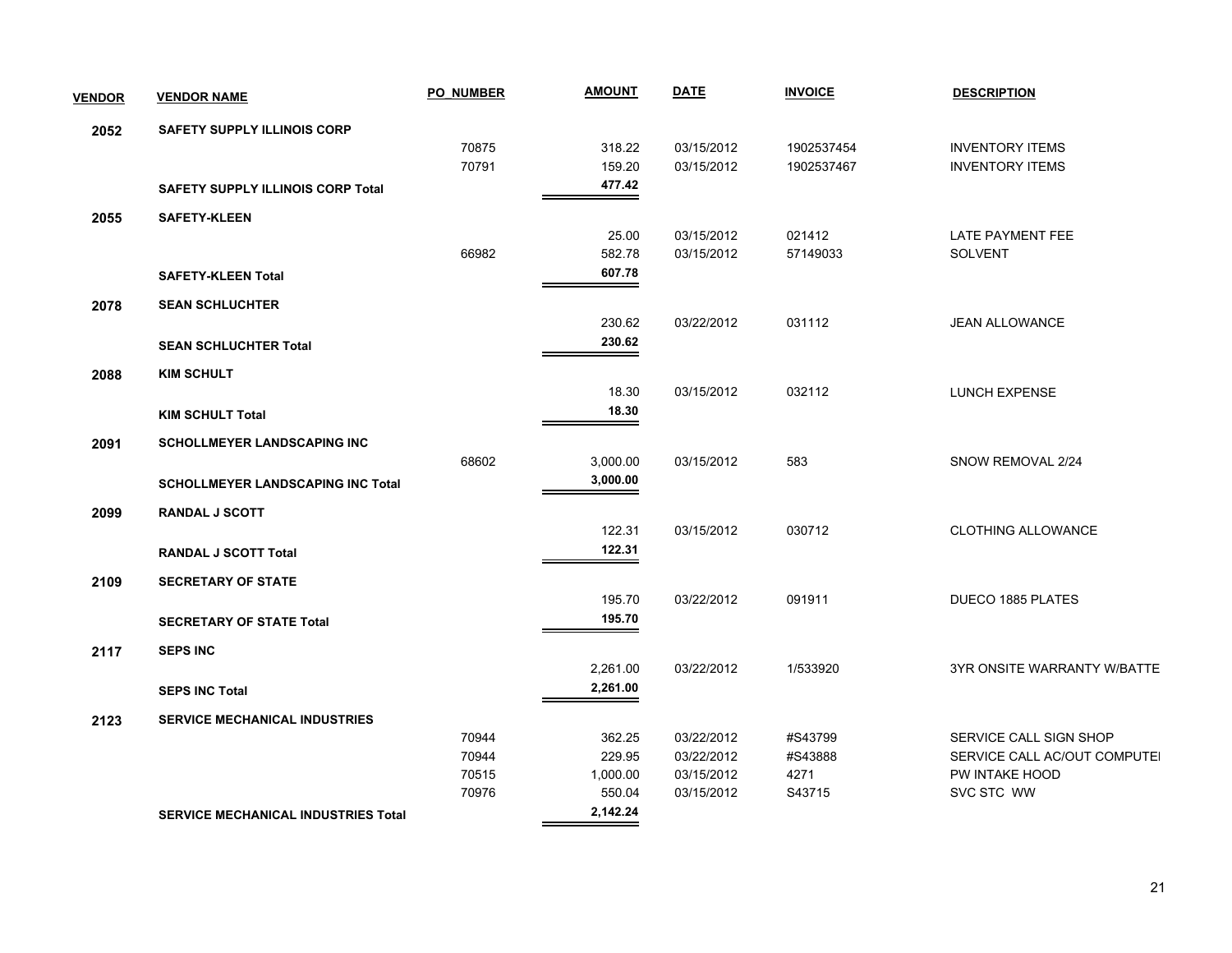| <b>VENDOR</b> | <b>VENDOR NAME</b>                             | <b>PO NUMBER</b> | <b>AMOUNT</b> | <b>DATE</b> | <b>INVOICE</b>  | <b>DESCRIPTION</b>          |
|---------------|------------------------------------------------|------------------|---------------|-------------|-----------------|-----------------------------|
| 2137          | <b>SHERWIN WILLIAMS</b>                        |                  |               |             |                 |                             |
|               |                                                | 70787            | 75.80         | 03/22/2012  | 5876-2          | <b>INVENTORY ITEMS</b>      |
|               |                                                | 70551            | 14.27         | 03/15/2012  | 7154-6          | PAINT SUPPLIES              |
|               |                                                | 70551            | 143.47        | 03/22/2012  | 7285-8          | <b>PAINTS</b>               |
|               | <b>SHERWIN WILLIAMS Total</b>                  |                  | 233.54        |             |                 |                             |
| 2163          | <b>SKYLINE TREE SERVICE &amp;</b>              |                  |               |             |                 |                             |
|               |                                                | 66997            | 5,300.00      | 03/15/2012  | 0844            | <b>TREE WORK</b>            |
|               |                                                | 66997            | 9,464.00      | 03/22/2012  | 0845            | TREE WORK PER WORK ORDERS   |
|               | <b>SKYLINE TREE SERVICE &amp; Total</b>        |                  | 14,764.00     |             |                 |                             |
| 2171          | <b>SHURTS TOOL SERVICE</b>                     |                  |               |             |                 |                             |
|               |                                                | 70979            | 289.99        | 03/15/2012  | 283823          | POWER JUMP                  |
|               | <b>SHURTS TOOL SERVICE Total</b>               |                  | 289.99        |             |                 |                             |
| 2178          | SONNTAG REPORTING SERVICE                      |                  |               |             |                 |                             |
|               |                                                | 67045            | 307.80        | 03/22/2012  | 84025           | <b>STC PLAN COMMISSION</b>  |
|               | <b>SONNTAG REPORTING SERVICE Total</b>         |                  | 307.80        |             |                 |                             |
| 2206          | <b>STAPLES CONTRACT &amp; COMMERCIAL</b>       |                  |               |             |                 |                             |
|               |                                                | 70989            | 68.35         | 03/22/2012  | 8021220590      | OFFICE SUPPLIES             |
|               | <b>STAPLES CONTRACT &amp; COMMERCIAL Total</b> |                  | 68.35         |             |                 |                             |
| 2212          | <b>CITY OF ST CHARLES</b>                      |                  |               |             |                 |                             |
|               |                                                |                  | 29,260.83     | 03/22/2012  | PR20120323_2212 | PR 20120323 deductions      |
|               | <b>CITY OF ST CHARLES Total</b>                |                  | 29,260.83     |             |                 |                             |
| 2217          | <b>ST CHARLES UNDERGROUND</b>                  |                  |               |             |                 |                             |
|               |                                                |                  | 3,600.00      | 03/15/2012  | 030912          | YOUTH COMMISSION GRANT AWA  |
|               | <b>ST CHARLES UNDERGROUND Total</b>            |                  | 3,600.00      |             |                 |                             |
| 2220          | <b>ST CHARLES PUBLIC LIBRARY DIST</b>          |                  |               |             |                 |                             |
|               |                                                |                  | 800.00        | 03/15/2012  | 030912          | YOUTH COMMISSION GRANT AWA  |
|               | ST CHARLES PUBLIC LIBRARY DIST Total           |                  | 800.00        |             |                 |                             |
| 2226          | <b>ST CHARLES NORTH HIGH SCHOOL</b>            |                  |               |             |                 |                             |
|               |                                                |                  | 1,750.00      | 03/15/2012  | 030912          | POST PROM EVENT GRANT       |
|               | <b>ST CHARLES NORTH HIGH SCHOOL Total</b>      |                  | 1,750.00      |             |                 |                             |
| 2228          | <b>CITY OF ST CHARLES</b>                      |                  |               |             |                 |                             |
|               |                                                |                  | 120.58        | 03/22/2012  | 119000008234    | UTILITIES FOR 304 CEDAR AVE |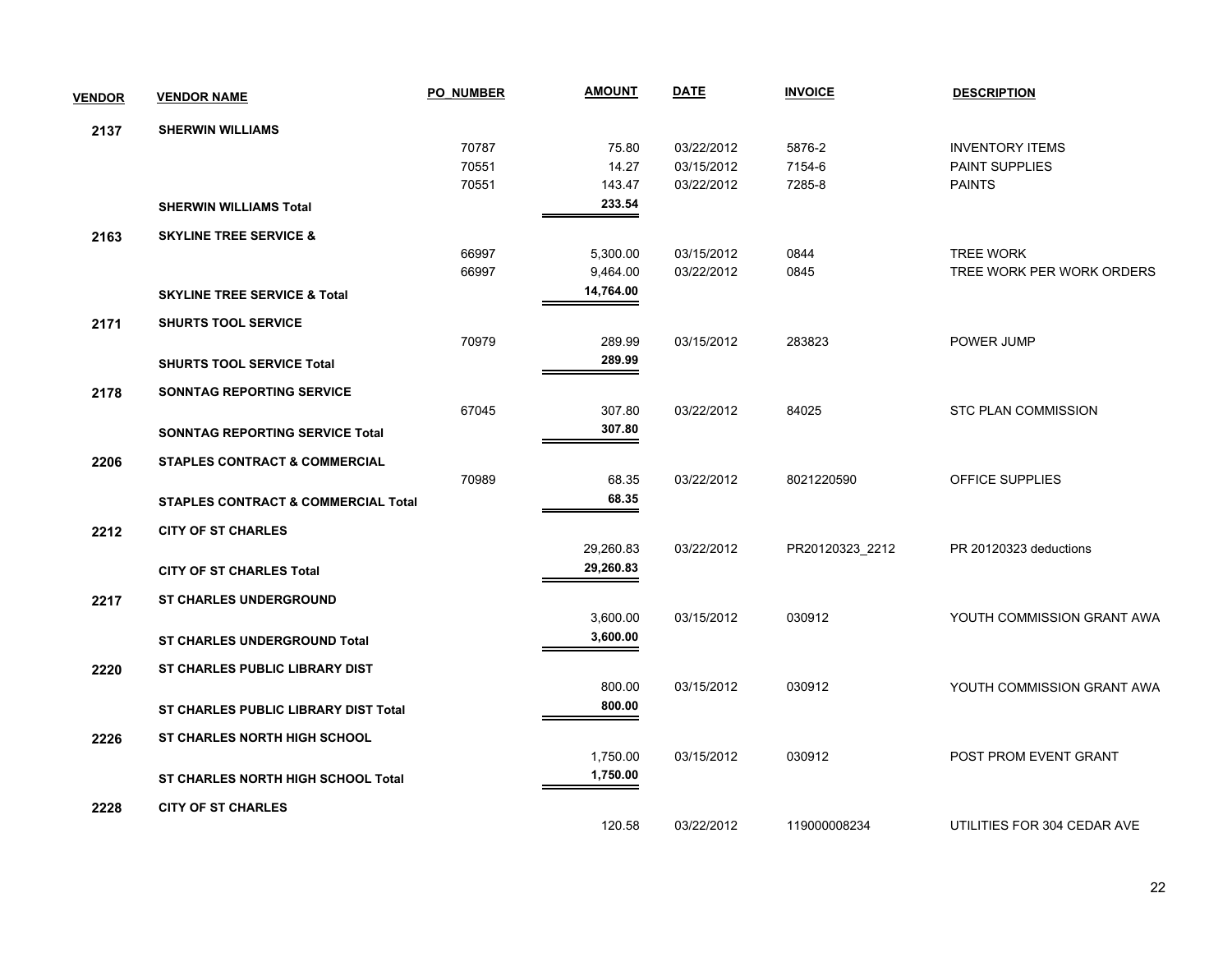| <b>VENDOR</b> | <b>VENDOR NAME</b>                             | <b>PO NUMBER</b> | <b>AMOUNT</b> | <b>DATE</b> | <b>INVOICE</b> | <b>DESCRIPTION</b>                   |
|---------------|------------------------------------------------|------------------|---------------|-------------|----------------|--------------------------------------|
|               | <b>CITY OF ST CHARLES Total</b>                |                  | 120.58        |             |                |                                      |
| 2229          | <b>SOURCE ONE</b>                              |                  |               |             |                |                                      |
|               |                                                | 70847            | 54.15         | 03/15/2012  | 350087         | <b>OFFICE SUPPLIES</b>               |
|               |                                                | 67001            | 533.94        | 03/15/2012  | 350114         | OFFICE SUPPLIES                      |
|               |                                                | 67018            | 6.58          | 03/15/2012  | 350126         | OFFICE SUPPLIES                      |
|               |                                                | 66999            | 203.67        | 03/15/2012  | 350232         | OFFICE SUPPLIES                      |
|               |                                                | 66999            | 10.00         | 03/15/2012  | 350323         | OFFICE SUPPLIES                      |
|               |                                                | 67004            | 29.99         | 03/22/2012  | 350401         | OFFICE SUPPLIES                      |
|               |                                                | 66999            | 21.86         | 03/22/2012  | 350454         | OFFICE SUPPLIES FOLDER/CLIP          |
|               |                                                | 70950            | 101.88        | 03/22/2012  | 350492         | OFFICE SUPPLIES BINDERS              |
|               |                                                | 67028            | 15.92         | 03/22/2012  | 350514         | OFFICE SUPPLIES PEN                  |
|               |                                                | 66999            | 13.25         | 03/22/2012  | 350522         | OFFICE SUPPLIES ORGANIZER/CL         |
|               |                                                |                  | 991.24        |             |                |                                      |
|               | <b>SOURCE ONE Total</b>                        |                  |               |             |                |                                      |
| 2235          | <b>STEINER ELECTRIC COMPANY</b>                |                  |               |             |                |                                      |
|               |                                                | 68211            | 2,386.67      | 03/15/2012  | 003768656004   | <b>INVENTORY ITEMS ASM CLAMP</b>     |
|               |                                                | 70607            | 600.00        | 03/15/2012  | 003877254001   | 400W LUM                             |
|               |                                                |                  | 67.84         | 03/15/2012  | 003883843002   | shipping on In#003883843001          |
|               |                                                | 68632            | 1,434.57      | 03/22/2012  | 003890775001   | LABOR UPPER RADIATOR HOSE            |
|               |                                                | 70961            | 332.64        | 03/15/2012  | 003906194.003  | <b>INVENTORY ITEMS/FOAM CUPS</b>     |
|               |                                                | 70961            | 176.40        | 03/22/2012  | 003906194004   | <b>INVENTORY ITEMS SPLIT BOLT</b>    |
|               |                                                | 70793            | 2,311.64      | 03/15/2012  | 003917256001   | <b>INVENTORY ITEMS BATTERY/TAPE</b>  |
|               |                                                | 70793            | 115.59        | 03/15/2012  | 003917256002   | <b>INVENTORY ITEMS BATTERY AA</b>    |
|               |                                                | 70793            | 207.42        | 03/15/2012  | 003917256003   | <b>INVENTORY ITEM FUSING TAPE</b>    |
|               |                                                | 70793            | 196.11        | 03/22/2012  | 003917256004   | <b>INVENTORY ITEMS</b>               |
|               |                                                | 70793            | 22.20         | 03/22/2012  | 003917256005   | <b>INVENTORY ITEMS</b>               |
|               |                                                | 70793            | 2,696.46      | 03/22/2012  | 003917256006   | <b>INVENTORY ITEMS SELF FUSING 1</b> |
|               |                                                | 70793            | 528.22        | 03/22/2012  | 003917256007   | <b>INVENTORY ITEMS CU CBL TAP</b>    |
|               |                                                | 71121            | 53.60         | 03/22/2012  | 003923500001   | <b>INVENTORY ITEMS ALCU 1 H LUG</b>  |
|               | <b>STEINER ELECTRIC COMPANY Total</b>          |                  | 11,129.36     |             |                |                                      |
| 2255          | <b>SUBURBAN LABORATORIES INC</b>               |                  |               |             |                |                                      |
|               |                                                | 67161            | 70.00         | 03/22/2012  | 16434          | <b>FLUORIDE TESTING</b>              |
|               | <b>SUBURBAN LABORATORIES INC Total</b>         |                  | 70.00         |             |                |                                      |
| 2266          | <b>SUNSET SIDING WINDOWS&amp;ROOFING</b>       |                  |               |             |                |                                      |
|               |                                                |                  | 15.00         | 03/15/2012  | 11-13747A      |                                      |
|               | <b>SUNSET SIDING WINDOWS&amp;ROOFING Total</b> |                  | 15.00         |             |                |                                      |
|               |                                                |                  |               |             |                |                                      |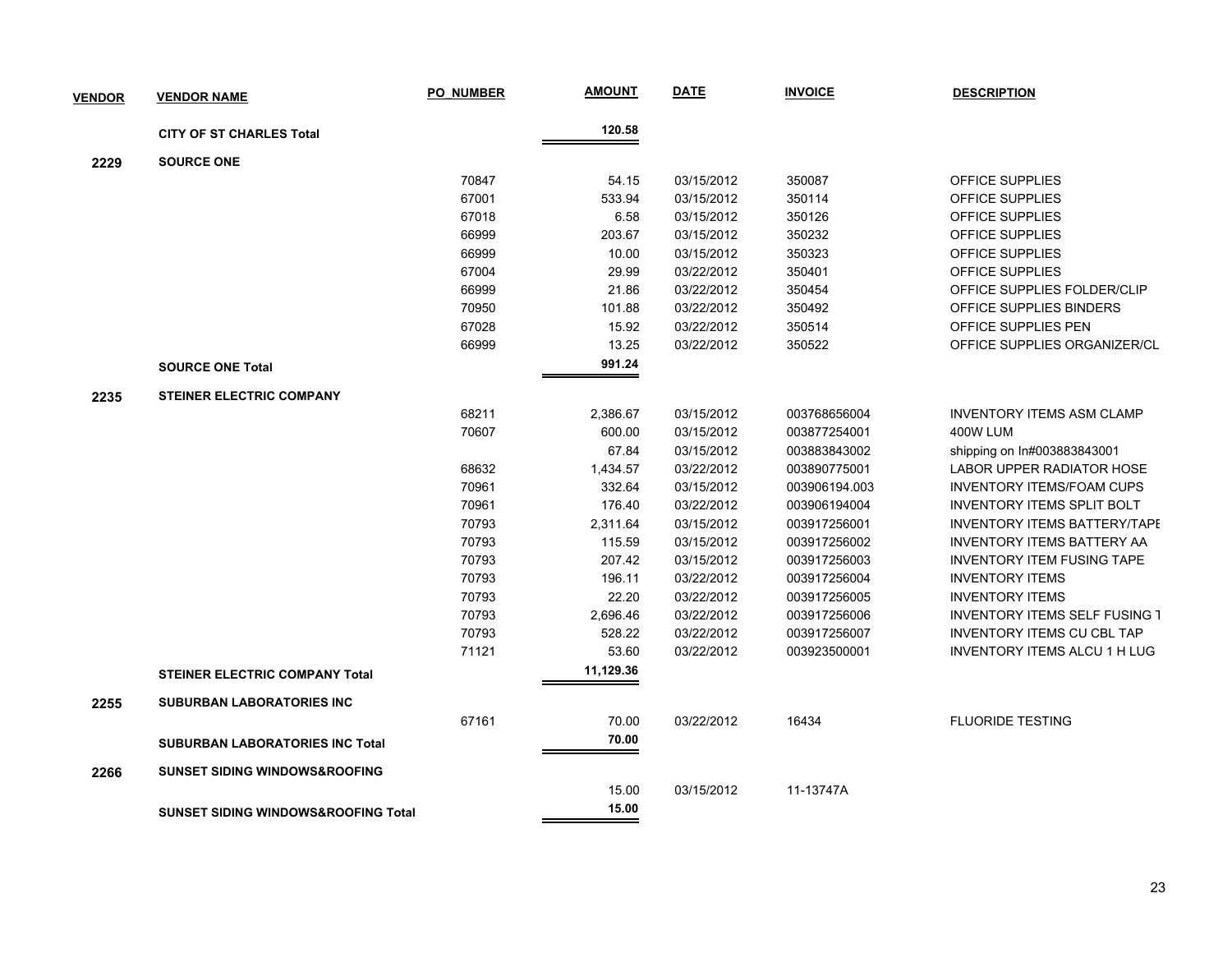| <b>VENDOR</b> | <b>VENDOR NAME</b>                            | <b>PO NUMBER</b> | <b>AMOUNT</b> | <b>DATE</b> | <b>INVOICE</b>  | <b>DESCRIPTION</b>                   |
|---------------|-----------------------------------------------|------------------|---------------|-------------|-----------------|--------------------------------------|
| 2283          | <b>SCOTT SWANSON</b>                          |                  |               |             |                 |                                      |
|               |                                               |                  | 75.00         | 03/22/2012  | 032112          | <b>EDUCATION REIMBURSEMENT</b>       |
|               | <b>SCOTT SWANSON Total</b>                    |                  | 75.00         |             |                 |                                      |
| 2301          | <b>GENERAL CHAUFFERS SALES DRIVER</b>         |                  |               |             |                 |                                      |
|               |                                               |                  | 2,343.50      | 03/22/2012  | PR20120323_2301 | PR 20120323 deductions               |
|               | <b>GENERAL CHAUFFERS SALES DRIVER Total</b>   |                  | 2,343.50      |             |                 |                                      |
| 2314          | 3M<br><b>VHS0733</b>                          |                  |               |             |                 |                                      |
|               |                                               | 70962            | 1,242.00      | 03/22/2012  | TP32961         | <b>INVENTORY ITEMS</b>               |
|               |                                               | 71056            | 71.28         | 03/22/2012  | TP34562         | <b>INVENTORY ITEMS</b>               |
|               | VHS0733 Total<br>3M                           |                  | 1,313.28      |             |                 |                                      |
| 2316          | THOMPSON AUTO SUPPLY INC                      |                  |               |             |                 |                                      |
|               |                                               | 70879            | 31.73         | 03/15/2012  | #2-191389       | AIR FILTER WIX 49490                 |
|               |                                               | 71058            | 41.31         | 03/15/2012  | #2-192673       | <b>INVENTORY ITEMS CAR PARTS</b>     |
|               |                                               | 71057            | 12.82         | 03/15/2012  | #2-192674       | FULL FLOW LUBE SPIN                  |
|               |                                               | 71122            | 5.11          | 03/22/2012  | #2-193274       | <b>INVENTORY ITEMS LUBE SPIN</b>     |
|               |                                               | 71124            | 41.63         | 03/22/2012  | #2-193277       | <b>INVENTORY ITEMS SEAL/FILTER</b>   |
|               |                                               | 71155            | 17.64         | 03/22/2012  | #2-193505       | <b>INVENTORY ITEMS PANEL AIR ELN</b> |
|               |                                               |                  | $-1.96$       | 03/15/2012  | 191350          | <b>MONTHLY CREDIT</b>                |
|               | <b>THOMPSON AUTO SUPPLY INC Total</b>         |                  | 148.28        |             |                 |                                      |
| 2327          | TK SEALCOATING INC                            |                  |               |             |                 |                                      |
|               |                                               | 70163            | 2,051.28      | 03/22/2012  | 2004-4535       | SNOW PLOW ALLEY                      |
|               | TK SEALCOATING INC Total                      |                  | 2,051.28      |             |                 |                                      |
| 2332          | <b>TOVAR SNOW PROFESSIONALS INC</b>           |                  |               |             |                 |                                      |
|               |                                               | 70164            | 3,626.25      | 03/15/2012  | INV00113473     | SNOW PLOWING 2/24/12                 |
|               | <b>TOVAR SNOW PROFESSIONALS INC Total</b>     |                  | 3,626.25      |             |                 |                                      |
| 2345          | <b>TRAFFIC CONTROL &amp; PROTECTION</b>       |                  |               |             |                 |                                      |
|               |                                               | 70964            | 460.00        | 03/22/2012  | 72092           | <b>INVENTORY ITEMS ALUMINUM BL/</b>  |
|               | <b>TRAFFIC CONTROL &amp; PROTECTION Total</b> |                  | 460.00        |             |                 |                                      |
| 2351          | <b>TREASURER OF VIRGINIA</b>                  |                  |               |             |                 |                                      |
|               |                                               |                  | 125.38        | 03/22/2012  | PR20120323_2351 | PR 20120323 deductions               |
|               | <b>TREASURER OF VIRGINIA Total</b>            |                  | 125.38        |             |                 |                                      |
|               |                                               |                  |               |             |                 |                                      |
| 2359          | <b>COLTHARPS SALES &amp; SERVICE</b>          |                  |               |             |                 |                                      |
|               |                                               | 70903            | 25.00         | 03/15/2012  | 32373           | USED HANDLE FOR CHAIN SAW            |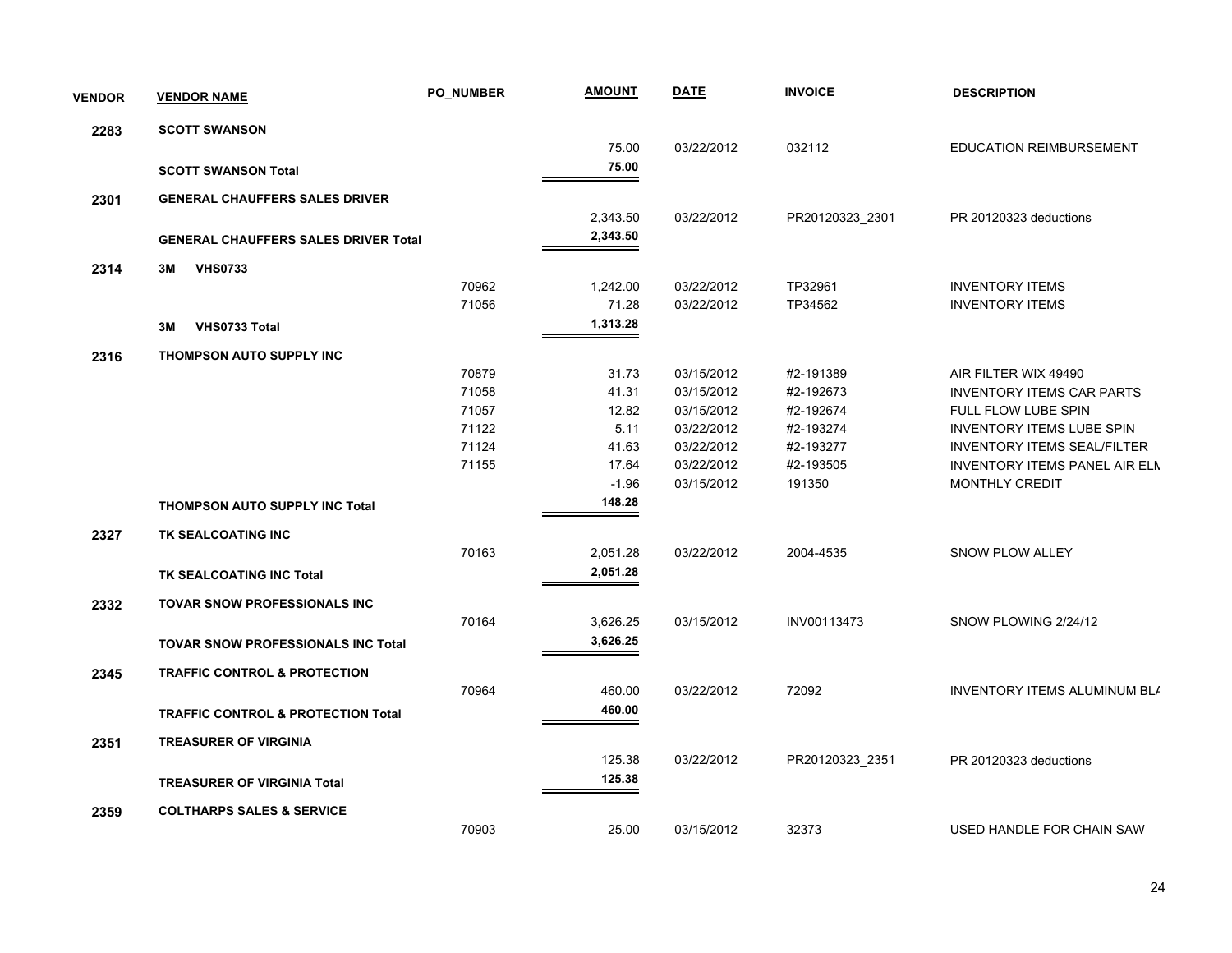| <b>VENDOR</b> | <b>VENDOR NAME</b>                         | <b>PO NUMBER</b> | <u>AMOUNT</u> | <b>DATE</b> | <b>INVOICE</b> | <b>DESCRIPTION</b>                 |
|---------------|--------------------------------------------|------------------|---------------|-------------|----------------|------------------------------------|
|               | <b>COLTHARPS SALES &amp; SERVICE Total</b> |                  | 25.00         |             |                |                                    |
| 2363          | <b>TROTTER &amp; ASSOCIATES INC.</b>       |                  |               |             |                |                                    |
|               |                                            | 67198            | 1,312.50      | 03/22/2012  | 7414           | JOB STC070E WELL 13 VFD            |
|               |                                            | 67280            | 65,252.00     | 03/22/2012  | 7450           | <b>BIOSOLIDS FINAL DESIGN</b>      |
|               | <b>TROTTER &amp; ASSOCIATES INC Total</b>  |                  | 66,564.50     |             |                |                                    |
| 2370          | <b>WILLIAM TURNER</b>                      |                  |               |             |                |                                    |
|               |                                            |                  | 29.95         | 03/22/2012  | 032012         | <b>REIMBURSEMENT INTERNET</b>      |
|               | <b>WILLIAM TURNER Total</b>                |                  | 29.95         |             |                |                                    |
| 2373          | <b>TYLER MEDICAL SERVICES</b>              |                  |               |             |                |                                    |
|               |                                            | 70079            | 7,240.00      | 03/15/2012  | 310704A        | <b>WELLNESS FAIR</b>               |
|               |                                            | 70565            | 1,265.00      | 03/22/2012  | 314377         | <b>ONSITE FEE/PFT ONSITE</b>       |
|               |                                            | 71020            | 60.00         | 03/22/2012  | 314383         | <b>SCREENING DRUG PAK</b>          |
|               |                                            | 71020            | 310.00        | 03/22/2012  | 314384         | <b>SCREENING DRUG PAK</b>          |
|               | <b>TYLER MEDICAL SERVICES Total</b>        |                  | 8,875.00      |             |                |                                    |
| 2397          | UNIV OF IL EXTENSION KANE CNTY             |                  |               |             |                |                                    |
|               |                                            | 68612            | 800.00        | 03/22/2012  | 030512         | NO GTE BEAUTIFICATIN PRJ 2012      |
|               | UNIV OF IL EXTENSION KANE CNTY Total       |                  | 800.00        |             |                |                                    |
| 2401          | UNIVERSAL UTILITY SUPPLY INC               |                  |               |             |                |                                    |
|               |                                            | 70965            | 130.50        | 03/15/2012  | 3012172        | <b>INVENTORY ITEMS RAD ELBOW</b>   |
|               |                                            | 70966            | 1,488.85      | 03/15/2012  | 3012173        | <b>INVENTORY ITEMS</b>             |
|               |                                            | 71126            | 517.50        | 03/22/2012  | 3012210        | <b>INVENTORY ITEMS STEM CONNEC</b> |
|               | UNIVERSAL UTILITY SUPPLY INC Total         |                  | 2,136.85      |             |                |                                    |
| 2403          | <b>UNITED PARCEL SERVICE</b>               |                  |               |             |                |                                    |
|               |                                            |                  | 123.35        | 03/15/2012  | 0000650961092  | <b>SHIPPING CHARGES</b>            |
|               |                                            |                  | 79.48         | 03/22/2012  | 0000650961102  | <b>SHIPPING</b>                    |
|               | <b>UNITED PARCEL SERVICE Total</b>         |                  | 202.83        |             |                |                                    |
| 2406          | <b>US IDENTIFICATION MANUAL</b>            |                  |               |             |                |                                    |
|               |                                            |                  | 82.50         | 03/22/2012  | 174342         | <b>SUBSCRIPTION RENEWAL</b>        |
|               | <b>US IDENTIFICATION MANUAL Total</b>      |                  | 82.50         |             |                |                                    |
| 2410          | <b>VALLEY LOCK CO</b>                      |                  |               |             |                |                                    |
|               |                                            | 71072            | 11.15         | 03/15/2012  | 51640          | AUTO KEY STREET DEPT               |
|               |                                            | 70811            | 27.07         | 03/15/2012  | 51875          | <b>KEYS</b>                        |
|               |                                            | 70811            | 9.22          | 03/15/2012  | 51883          | <b>KEYS</b>                        |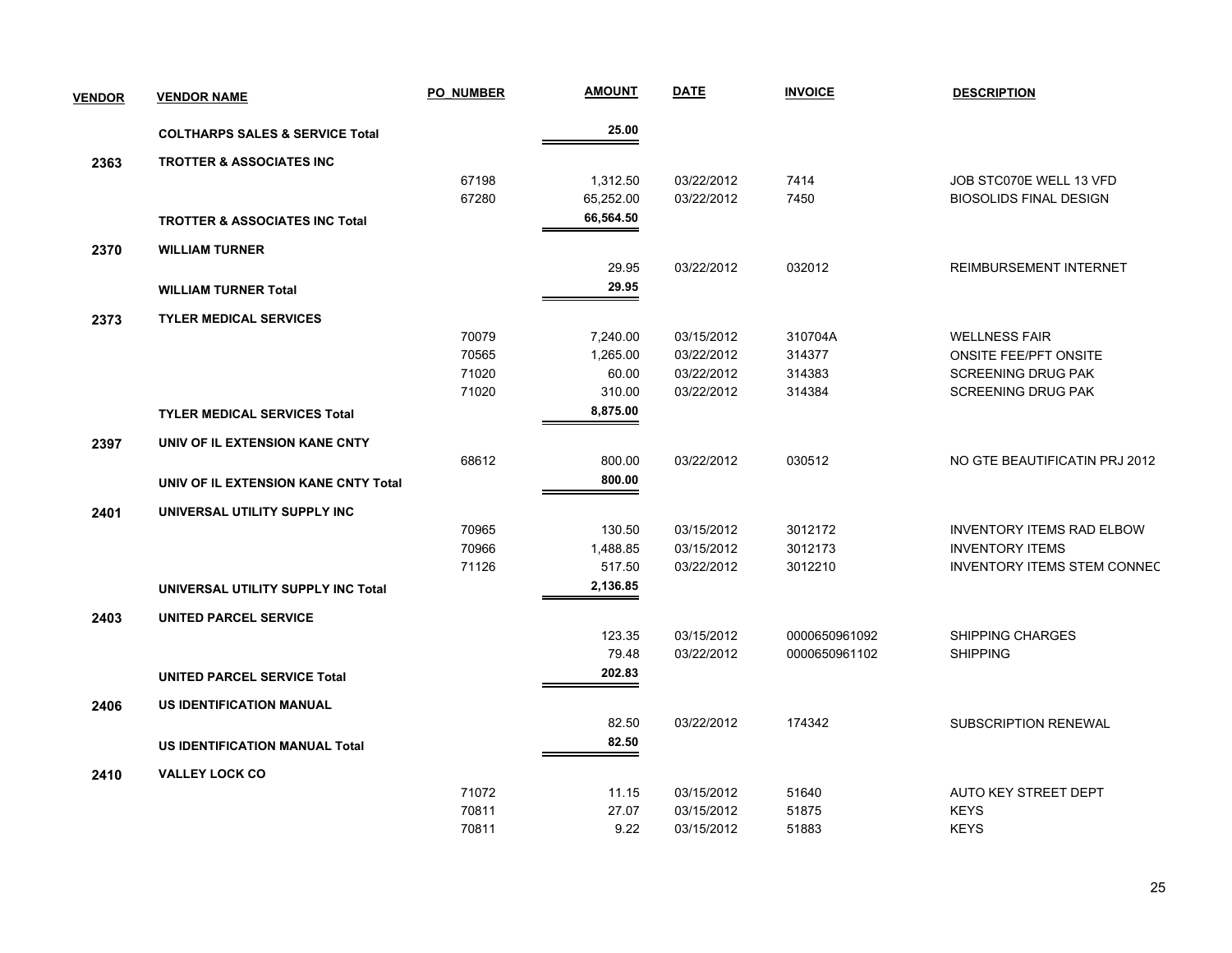| <b>VENDOR</b> | <b>VENDOR NAME</b>                          | <b>PO NUMBER</b> | <b>AMOUNT</b> | <b>DATE</b> | <b>INVOICE</b> | <b>DESCRIPTION</b>          |
|---------------|---------------------------------------------|------------------|---------------|-------------|----------------|-----------------------------|
|               | <b>VALLEY LOCK CO Total</b>                 |                  | 47.44         |             |                |                             |
| 2421          | <b>ROBERT VANN</b>                          |                  |               |             |                |                             |
|               |                                             |                  | 94.88         | 03/15/2012  | 031412         | PETTY CASH REIMBURSEMENT    |
|               | <b>ROBERT VANN Total</b>                    |                  | 94.88         |             |                |                             |
| 2429          | <b>VERIZON WIRELESS</b>                     |                  |               |             |                |                             |
|               |                                             |                  | 3,807.51      | 03/15/2012  | 2709653092     | CELL PHONES FEBRUARY 2012   |
|               | <b>VERIZON WIRELESS Total</b>               |                  | 3,807.51      |             |                |                             |
| 2456          | <b>ALLEN WADE</b>                           |                  |               |             |                |                             |
|               |                                             |                  | 167.02        | 03/15/2012  | 107398         | <b>BOOT REIMBURSEMENT</b>   |
|               | <b>ALLEN WADE Total</b>                     |                  | 167.02        |             |                |                             |
| 2463          | <b>WALMART COMMUNITY</b>                    |                  |               |             |                |                             |
|               |                                             | 71086            | 12.80         | 03/22/2012  | 02988          | HOT CHOCOLATE               |
|               | <b>WALMART COMMUNITY Total</b>              |                  | 12.80         |             |                |                             |
| 2473          | <b>WASCO TRUCK REPAIR CO</b>                |                  |               |             |                |                             |
|               |                                             | 67038            | 117.50        | 03/15/2012  | 119537         | <b>TRUCK TESTING</b>        |
|               |                                             | 67038            | 21.50         | 03/15/2012  | 119570         | <b>TRUCK TESTING</b>        |
|               |                                             | 67038            | 21.50         | 03/22/2012  | 119616         | <b>TRUCK TESTING STREET</b> |
|               |                                             | 67038            | 32.00         | 03/15/2012  | 119662         | TRUCK TESTING #1825         |
|               | <b>WASCO TRUCK REPAIR CO Total</b>          |                  | 192.50        |             |                |                             |
| 2478          | <b>WATER PRODUCTS AURORA</b>                |                  |               |             |                |                             |
|               |                                             | 70797            | 790.00        | 03/15/2012  | 0230821        |                             |
|               |                                             | 68631            | 553.14        | 03/15/2012  | 0231027        | VALVE BOX                   |
|               | <b>WATER PRODUCTS AURORA Total</b>          |                  | 1,343.14      |             |                |                             |
| 2479          | <b>WATER ENVIRONMENTAL FEDERATION</b>       |                  |               |             |                |                             |
|               |                                             |                  | 62.00         | 03/22/2012  | 9000084126     | MEMEBERSHIP RENEWAL         |
|               | <b>WATER ENVIRONMENTAL FEDERATION Total</b> |                  | 62.00         |             |                |                             |
| 2485          | <b>WILLS BURKE KELSEY ASSOC LTD</b>         |                  |               |             |                |                             |
|               |                                             | 66362            | 10,684.21     | 03/22/2012  | 11700          | WOODS OF FOX GLEN           |
|               |                                             | 67668            | 4,138.50      | 03/22/2012  | 11701          | <b>ST CHARLES RIVERWALK</b> |
|               | <b>WILLS BURKE KELSEY ASSOC LTD Total</b>   |                  | 14,822.71     |             |                |                             |
| 2506          | <b>WESCO DISTRIBUTION INC</b>               |                  |               |             |                |                             |
|               |                                             | 70928            | 29.73         | 03/22/2012  | 629398         | <b>WIRE LABELS</b>          |
|               |                                             |                  |               |             |                |                             |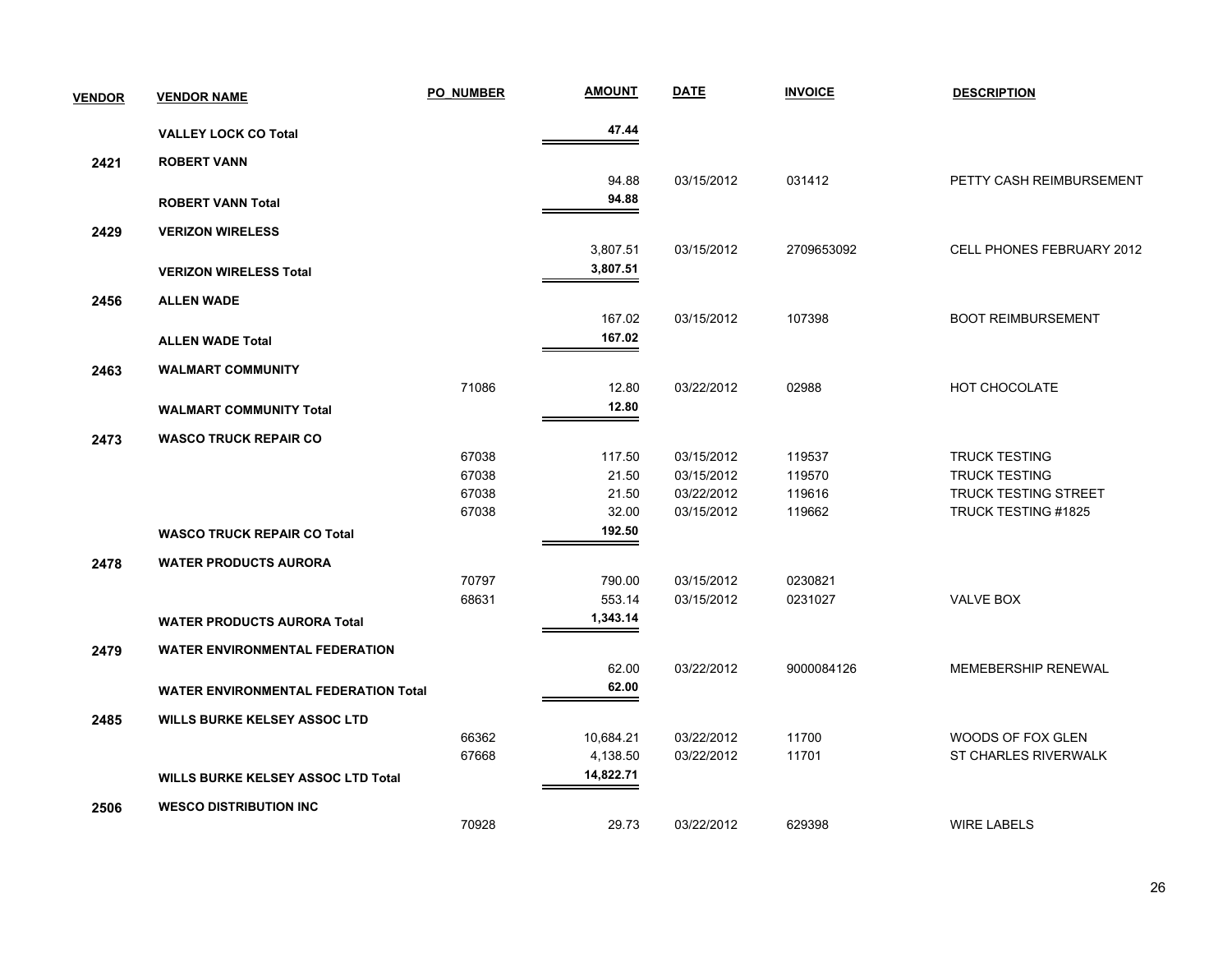| <b>VENDOR</b> | <b>VENDOR NAME</b>                         | <b>PO NUMBER</b> | <b>AMOUNT</b> | <b>DATE</b> | <b>INVOICE</b> | <b>DESCRIPTION</b>                |
|---------------|--------------------------------------------|------------------|---------------|-------------|----------------|-----------------------------------|
|               |                                            | 71059            | 216.40        | 03/22/2012  | 635522         | <b>INVENTORY ITEMS PVC 90 DEG</b> |
|               |                                            | 71128            | 105.77        | 03/22/2012  | 635953         | <b>INVENTORY ITEMS WIRE</b>       |
|               |                                            | 71128            | 195.25        | 03/22/2012  | 636355         | <b>INVENTORY ITEMS PLAIN END</b>  |
|               | <b>WESCO DISTRIBUTION INC Total</b>        |                  | 547.15        |             |                |                                   |
| 2512          | <b>WHOLESALE DIRECT INC</b>                |                  |               |             |                |                                   |
|               |                                            | 70853            | 117.61        | 03/15/2012  | 000191606      | LENS AMBER AND RED                |
|               | <b>WHOLESALE DIRECT INC Total</b>          |                  | 117.61        |             |                |                                   |
| 2523          | <b>WILTSE GREENHOUSE LANDSCAPING</b>       |                  |               |             |                |                                   |
|               |                                            | 68604            | 280.00        | 03/22/2012  | 030112         | FEBRUARY SNOW PLOW CONTRA         |
|               |                                            | 68604            | 275.00        | 03/22/2012  | 030112A        | FEBRUARY SNOW PLOW CONTRA         |
|               | <b>WILTSE GREENHOUSE LANDSCAPING Total</b> |                  | 555.00        |             |                |                                   |
| 2527          | <b>WILLIAM FRICK &amp; CO</b>              |                  |               |             |                |                                   |
|               |                                            | 70884            | 320.22        | 03/22/2012  | 446346         | <b>INVENTORY ITEMS</b>            |
|               |                                            | 70969            | 249.15        | 03/22/2012  | 446347         | <b>INVENTORY ITEMS</b>            |
|               | <b>WILLIAM FRICK &amp; CO Total</b>        |                  | 569.37        |             |                |                                   |
| 2540          | <b>WORLD POINT</b>                         |                  |               |             |                |                                   |
|               |                                            | 70894            | 1,342.90      | 03/15/2012  | 5247320        | SUPPLIES FOR FD                   |
|               |                                            | 70894            | 1,695.00      | 03/22/2012  | 5247932        | <b>CPR MONITOR</b>                |
|               | <b>WORLD POINT Total</b>                   |                  | 3,037.90      |             |                |                                   |
| 2637          | <b>ILLINOIS DEPT OF REVENUE</b>            |                  |               |             |                |                                   |
|               |                                            |                  | 34,569.46     | 03/12/2012  | 031212         | PAYROLL WIRE                      |
|               | <b>ILLINOIS DEPT OF REVENUE Total</b>      |                  | 34,569.46     |             |                |                                   |
| 2638          | <b>INTERNAL REVENUE SERVICE</b>            |                  |               |             |                |                                   |
|               |                                            |                  | 166,245.37    | 03/12/2012  | 031212         | PAYROLL WIRE FED TAXES            |
|               | <b>INTERNAL REVENUE SERVICE Total</b>      |                  | 166,245.37    |             |                |                                   |
| 2643          | <b>DELTA DENTAL</b>                        |                  |               |             |                |                                   |
|               |                                            |                  | 3,139.10      | 03/12/2012  | 031212         | <b>DELTA DENTAL CLAIMS</b>        |
|               |                                            |                  | 4,259.80      | 03/19/2012  | 031912         | <b>DELTA DENTAL CLAIMS</b>        |
|               | <b>DELTA DENTAL Total</b>                  |                  | 7,398.90      |             |                |                                   |
| 2648          | <b>HEALTH CARE SERVICE CORP</b>            |                  |               |             |                |                                   |
|               |                                            |                  | 160,858.31    | 03/19/2012  | 031912         | <b>MEDICAL CLAIMS</b>             |
|               |                                            |                  | 160,858.31    |             |                |                                   |
|               | <b>HEALTH CARE SERVICE CORP Total</b>      |                  |               |             |                |                                   |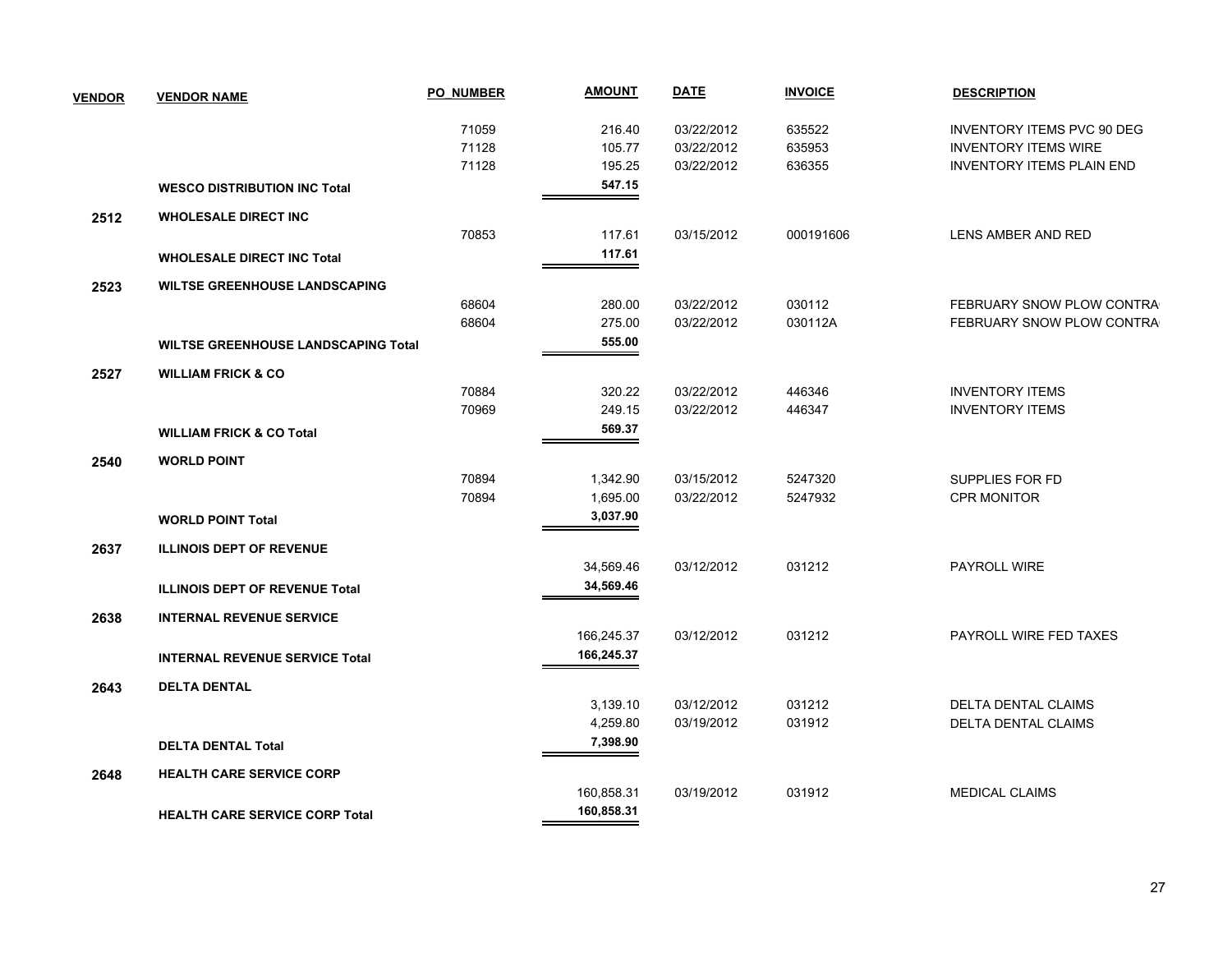| <b>VENDOR</b> | <b>VENDOR NAME</b>                          | <b>PO NUMBER</b> | <b>AMOUNT</b> | <b>DATE</b> | <b>INVOICE</b> | <b>DESCRIPTION</b>               |
|---------------|---------------------------------------------|------------------|---------------|-------------|----------------|----------------------------------|
| 2652          | JPMORGAN CHASE BANK NA                      |                  |               |             |                |                                  |
|               |                                             |                  | 5,713.21      | 03/16/2012  | 031612         | <b>FEBRUARY ACTIVITY</b>         |
|               | <b>JPMORGAN CHASE BANK NA Total</b>         |                  | 5,713.21      |             |                |                                  |
| 2656          | <b>DISH DBS CORP</b>                        |                  |               |             |                |                                  |
|               |                                             |                  | 65.99         | 03/15/2012  | 030512         | MONTHLY BILLING DISH NETWORI     |
|               | <b>DISH DBS CORP Total</b>                  |                  | 65.99         |             |                |                                  |
| 2665          | ALPINE DEMOLITION SERVICES LLC              |                  |               |             |                |                                  |
|               |                                             | 70413            | 18,840.00     | 03/15/2012  | 0898-4         | RETENTION ON LITTLE SCHOOL P     |
|               |                                             |                  | $-3,500.00$   | 03/15/2012  | 0898-5         | <b>CREDIT SEEDING</b>            |
|               | <b>ALPINE DEMOLITION SERVICES LLC Total</b> |                  | 15,340.00     |             |                |                                  |
| 2669          | <b>SHAW MEDIA</b>                           |                  |               |             |                |                                  |
|               |                                             | 70577            | 2,724.60      | 03/22/2012  | 022912         | Cert of Publication Feb 2012     |
|               | <b>SHAW MEDIA Total</b>                     |                  | 2,724.60      |             |                |                                  |
| 2684          | <b>DLT SOLUTIONS LLC</b>                    |                  |               |             |                |                                  |
|               |                                             | 70861            | 4,423.53      | 03/15/2012  | SI180829       | AUTO CAD LICENSE                 |
|               | <b>DLT SOLUTIONS LLC Total</b>              |                  | 4,423.53      |             |                |                                  |
| 2700          | <b>MICHAEL J PENNY</b>                      |                  |               |             |                |                                  |
|               |                                             | 71030            | 500.00        | 03/22/2012  | 030312         | <b>CONSULTING FOR COMMITTEES</b> |
|               | <b>MICHAEL J PENNY Total</b>                |                  | 500.00        |             |                |                                  |
| 2705          | <b>KNK CRANE</b>                            |                  |               |             |                |                                  |
|               |                                             | 70938            | 940.00        | 03/15/2012  | 00004431       | <b>HYDRO TRUCK SERVICE</b>       |
|               | <b>KNK CRANE Total</b>                      |                  | 940.00        |             |                |                                  |
| 2709          | LITERACY VOLUNTEERS FOX VALLEY              |                  |               |             |                |                                  |
|               |                                             | 71029            | 400.00        | 03/22/2012  | 201204         | LITERACY VOLUNTEERS CONSULT      |
|               | <b>LITERACY VOLUNTEERS FOX VALLEY Total</b> |                  | 400.00        |             |                |                                  |
| 2713          | <b>CENTENNIAL COUNSELING CENTER</b>         |                  |               |             |                |                                  |
|               |                                             |                  | 500.00        | 03/15/2012  | 030912         | FY11/12 YOUTH GRANT AWARD        |
|               | <b>CENTENNIAL COUNSELING CENTER Total</b>   |                  | 500.00        |             |                |                                  |
| 999000041     | <b>ANDREAS GASS</b>                         |                  |               |             |                |                                  |
|               |                                             |                  | 7,201.46      | 03/15/2012  | 11-13921       | RECON OF UPGRADE REFUND          |
|               | <b>ANDREAS GASS Total</b>                   |                  | 7,201.46      |             |                |                                  |